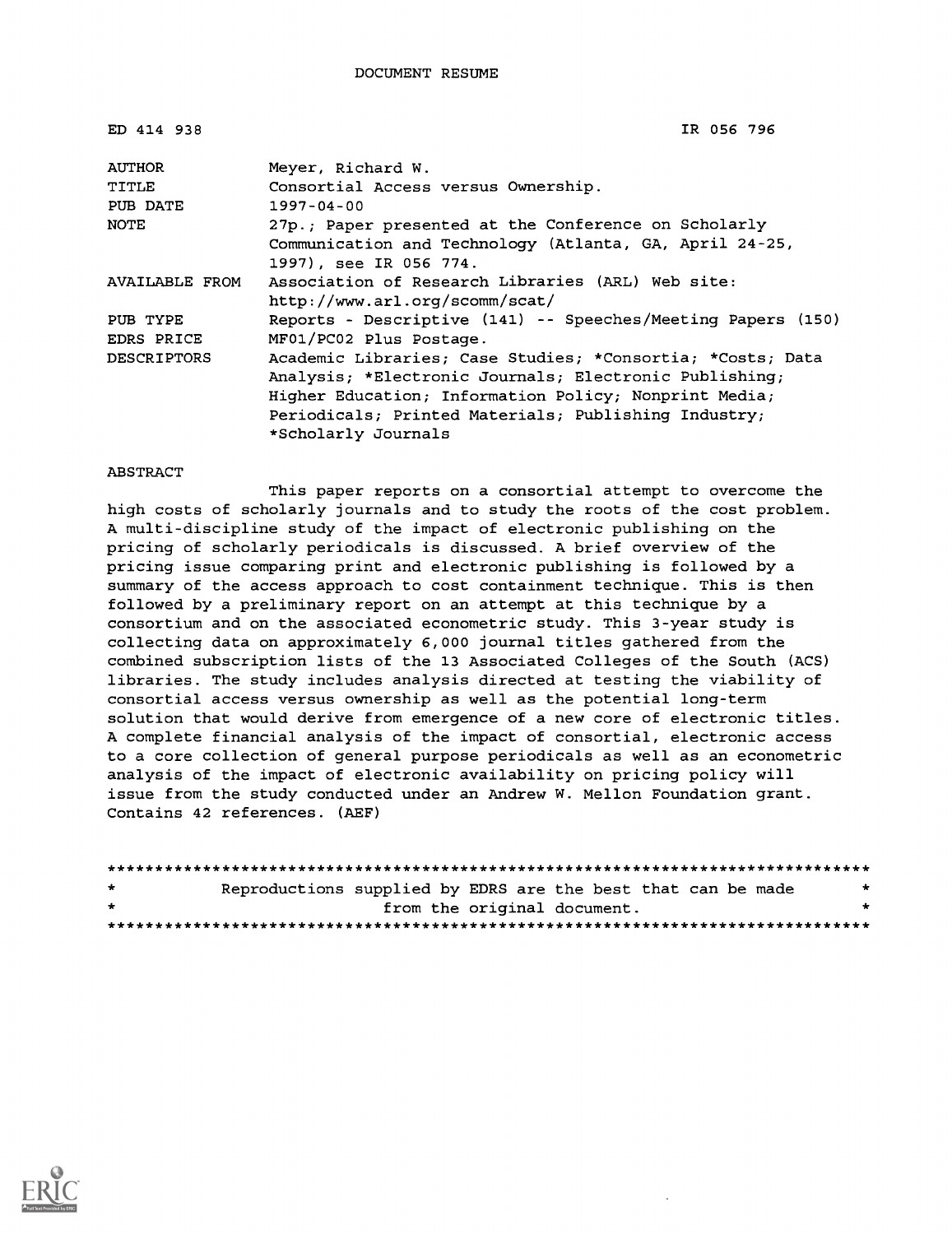

# Scholarly Communication and Technology<br>  $\frac{8}{9}$ <br>  $\frac{6}{9}$  Conference Organized by The Andrew W. Mellon Equidation

# Conference Organized by The Andrew W. Mellon Foundation

at Emory University April 24-25, 1997

Copyright © of the papers on this site are held by the individual authors or The Andrew W. Mellon Foundation. Permission is granted to reproduce and distribute copies of these works for nonprofit educational or library purposes, provided that the author, source, and copyright notice are included on each copy. For commercial use, please contact Richard Ekman at the The Andrew W. Mellon Foundation.

# Session #7 Multi-Institutional Cooperation

#### Consortial Access Versus Ownership

"PERMISSION TO REPRODUCE THIS MATERIAL HAS BEEN GRANTED BY

Richard Ekman

TO THE EDUCATIONAL RESOURCES INFORMATION CENTER (ERIC)."

errors remain the property of the author.

Richard W. Meyer Director of Libraries Elizabeth Coates Maddux Library Trinity University

rmeyer@trinity.edu

U.S. DEPARTMENT OF EDUCATION Office of Educational Research and Improvement EDUCATIONAL RESOURCES INFORMATION

CENTER (ERIC) This document has been reproduced as received from the person or organization originating it.

Minor changes have been made to improve reproduction quality.

Points of view or opinions stated in this document do not necessarily represent official OERI position or policy.

电影光光光影影像美国电影界 电电热电影 电电离 电影电视电影 电影热电影的名词

The author wishes to acknowledge with thanks the financial support of <u>The Andrew W, Mellon</u> Foundation and the participation of several colleagues from libraries of the Associated Colleges of the South. Thanks also to my associate Tanya Pinedo for data gathering and analysis. All

 $36796$  $\overline{P}$  $1\,$   $01\,$   $20\,$ 

# REST CODV AVAII ARIL R  $^{12/2/978:56 \text{ AM}}$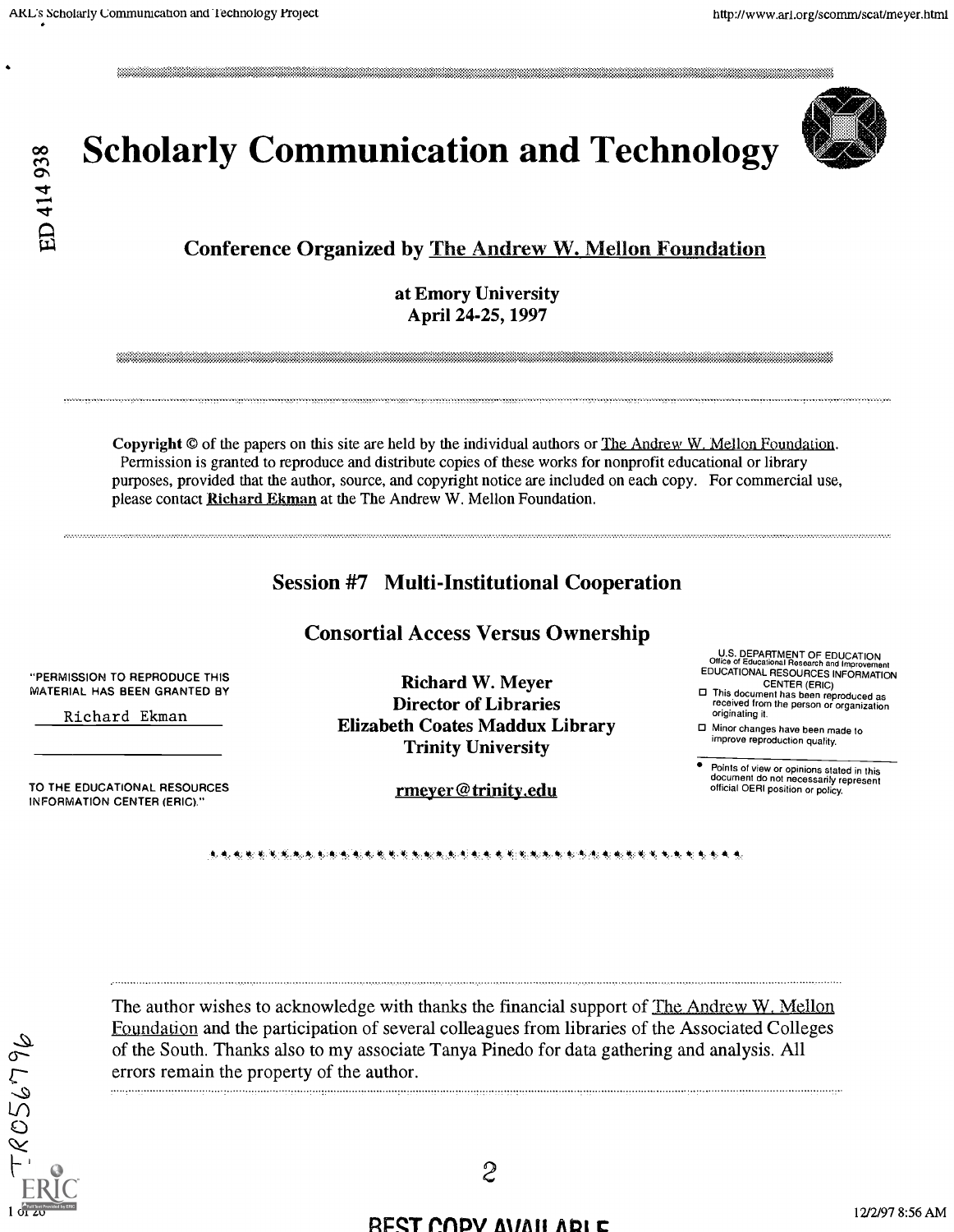# Introduction

This paper reports on a consortial attempt to overcome the high costs of scholarly journals and to study the roots of the cost problem. The advent of high-speed telecommunication networks linking scholarly research throughout the world offers opportunity for reducing the costs to libraries for scholarly communications. The literature on the problem of journal costs includes both proposals for new ways of communicating research results as well as many studies on journal pricing.

Prominent members of the library profession have written proposals on how to disengage from print publishers.<sup>[1.2]</sup> Others in the sciences have suggested that electronic publications soon will emerge and bring an end to print-based scholarship.<sup>[3.4]</sup> Another scientist proposes that libraries solve the problem by publishing journals themselves.<sup>[5]</sup> These proposals, however, tend not to accommodate the argument that loosely coupled systems cannot be easily restructured.161 While access rather than ownership promises cost savings to libraries, the inflation problem requires further analysis of the factors that establish journal prices before it is solved.

Many efforts to explain the problem of high inflation occupy the literature of the library profession and other disciplines. The most exhaustive description of the problem to date, published by the Association of Research Libraries for the Andrew W. Mellon foundation, provides ample data, but no solution.  $\Box$  Examples of the problem appear frequently in the Newsletter on Serials Pricing Issues, which was developed expressly to focus discussion of the issue.<sup>[8]</sup> Searches for answers appear to have seriously started with the studies of Hamaker and Astle, who provided a partial explanation of the problem based on currency exchange rates that work against libraries in North America.<sup>[9,10,11]</sup> Analyses published by librarians and economists propose means to escape inflation, which include securing federal subsidies, complaining to publishers, raising photocopying charges and convincing institutional administrators to increase budgets. $[12.13.14.15]$ 

A significant number of pricing analyses in recent years attempt to isolate the variables which determine prices and the difference in prices between libraries and individuals. Studies typically examine price by looking at the statistical relevance of sundry variables, but especially publisher type.<sup>[16,17,18]</sup> They confirm the belief of librarians that certain publishers, notably in Western Europe, practice price discrimination.<sup>[19,20,21]</sup> They also show that periodical prices are driven by many factors, including cost of production, which is related to frequency of issue, number of pages, and presence of illustrations. Alternative revenue from advertising and exchange rate risk for foreign publishers also affect price.<sup>[22.23]</sup> Quality measures on the content, such as number of times a periodical is cited affects demand, which then impacts price. Economies of scale that are available to some journals with large circulation affects price also.<sup>[24]</sup> These articles also help explain price differentials between what individuals are charged versus what libraries pay.<sup>[25]</sup> Revenues lost to photocopying accounts for much of the difference between individual and library price.<sup>[26]</sup> Also, differences in the way electronic journals may be produced compared to print provides a point on which some cost savings could be based.

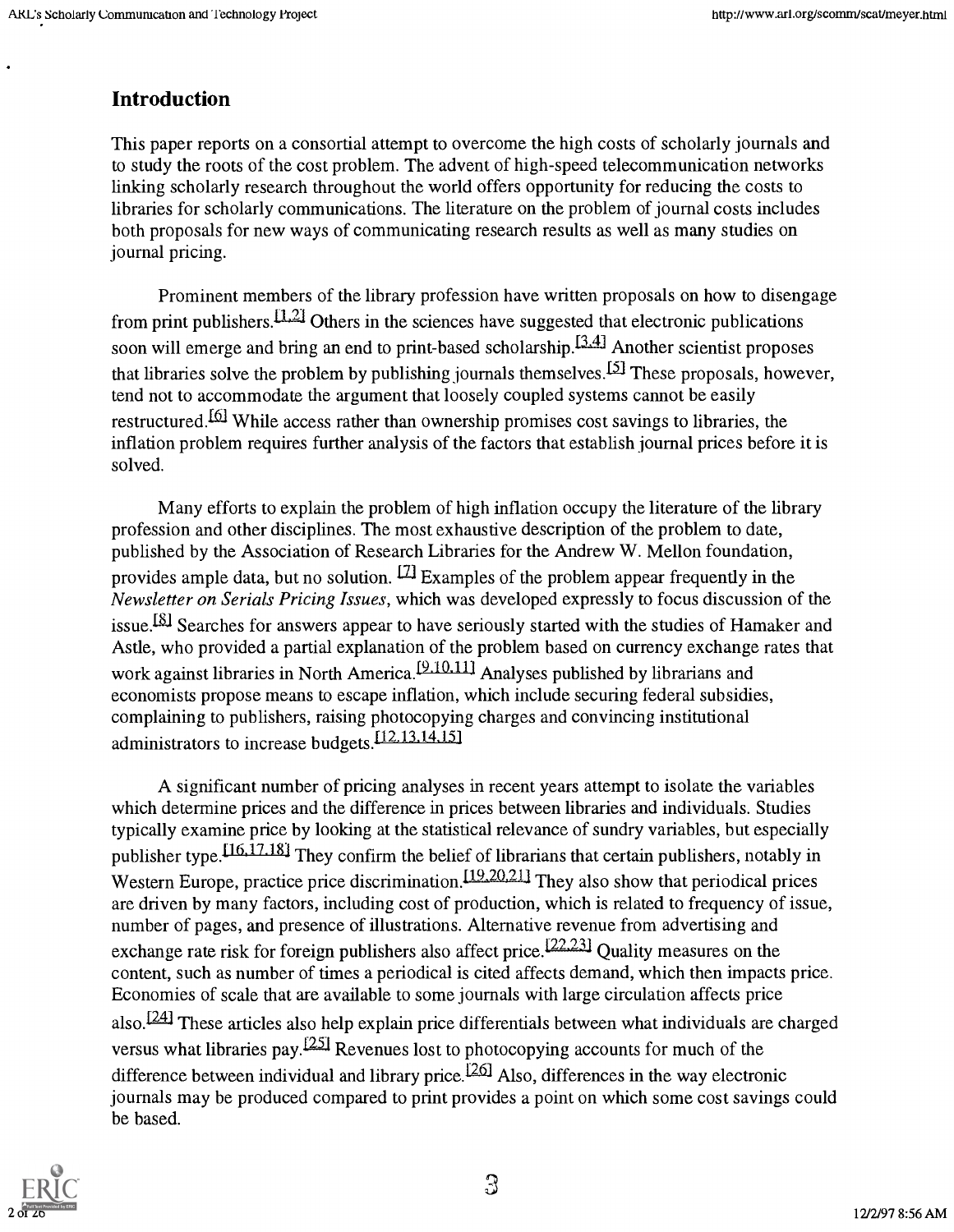The costs of production and the speed of communication may be driving forces that determine whether or not new publications emerge in the electronic domain to replace print. However, this issue involves a broader set of considerations. In a framework shaped by government policy, the interaction of demand and supply, more than the costs of production or speed of delivery, determines the price of any given journal. Periodical prices remain quite low over time when magazine publishers sell advertising as the principal generator of revenue, because publishers compete for readers, whose numbers can be sold to advertisers, rather than for the reader's dollars. When for political, public relations or similar reasons, publication costs are borne by organizations, usually other than scholarly societies, periodical prices tend to be lower. Prices tend to inflate in markets with high demand, where publishers are involved in supporting the communication of scholarly output. The highest demands and prices are concentrated in the sciences where multiple users include practicing physicians, pharmaceutical firms, national laboratories and so forth. Scholarly publishing in the sciences where demand is high provides the focus for much of the study of pricing and efforts to control library costs.

Unfortunately for libraries, the demand from users for any given scholarly journal is usually inelastic. Libraries tend to retain subscriptions no matter how high the publisher raises the price, because the demand originates with non-paying users even though libraries pay the bills. In turn, user demands are driven by price increases charged to individual subscribers to scholarly journals. Therefore, it might be expected that as currently existing print publications are offered by publishers in an electronic form, they will retain both their price as well as inelastic demand. Commercial publishers, who are profit maximizers, will seek to retain or improve their profits when expanding into the electronic market. However, there are some properties associated with electronic journals that could relax the inelasticity of journal prices. Diminished need for the physical artifact character of journals combined with changes in the transactions process to acquire scholarly content in the electronic domain could offset the profit potential of traditional scholarly publishing.

This paper reports on a multi-discipline study of the impact of electronic publishing on the pricing of scholarly periodicals. A brief overview of the pricing issue comparing print and electronic publishing is followed by a summary of the access approach to cost containment technique. This is then followed by a preliminary report on an attempt at this technique by a consortium and on the associated econometric study.1271

# Overview of Pricing Relevant to Electronic Journals

The industry of scholarly print publishing falls into the category of monopolistic competition, which is characterized by the presence of many firms with differentiated products, and by no barriers to entry of new firms.<sup>[28,29]</sup> Commercial and societal publishers supply a set of heterogeneous products which are distinguished from each other by quality and by uniqueness of content. Variation in quality occurs not only within any given journal, since articles differ somewhat in quality, but also from title to title. Furthermore, each scholarly article is fundamentally unique and has no perfect substitutes. As a result of this product differentiation, scholarly publishers do not encounter perfectly elastic aggregate demand typically associated with competitive markets. Rather, each publisher perceives a negatively sloped individual demand curve. Therefore, at least partially, each supplier has the opportunity to control the price of its product, even though barriers to entry of new, competing periodical titles may be quite low. Given this opportunity, publishers have gradually raised their prices to libraries with some loss of sales, but with consequent increases in profits which overwhelm those losses. They

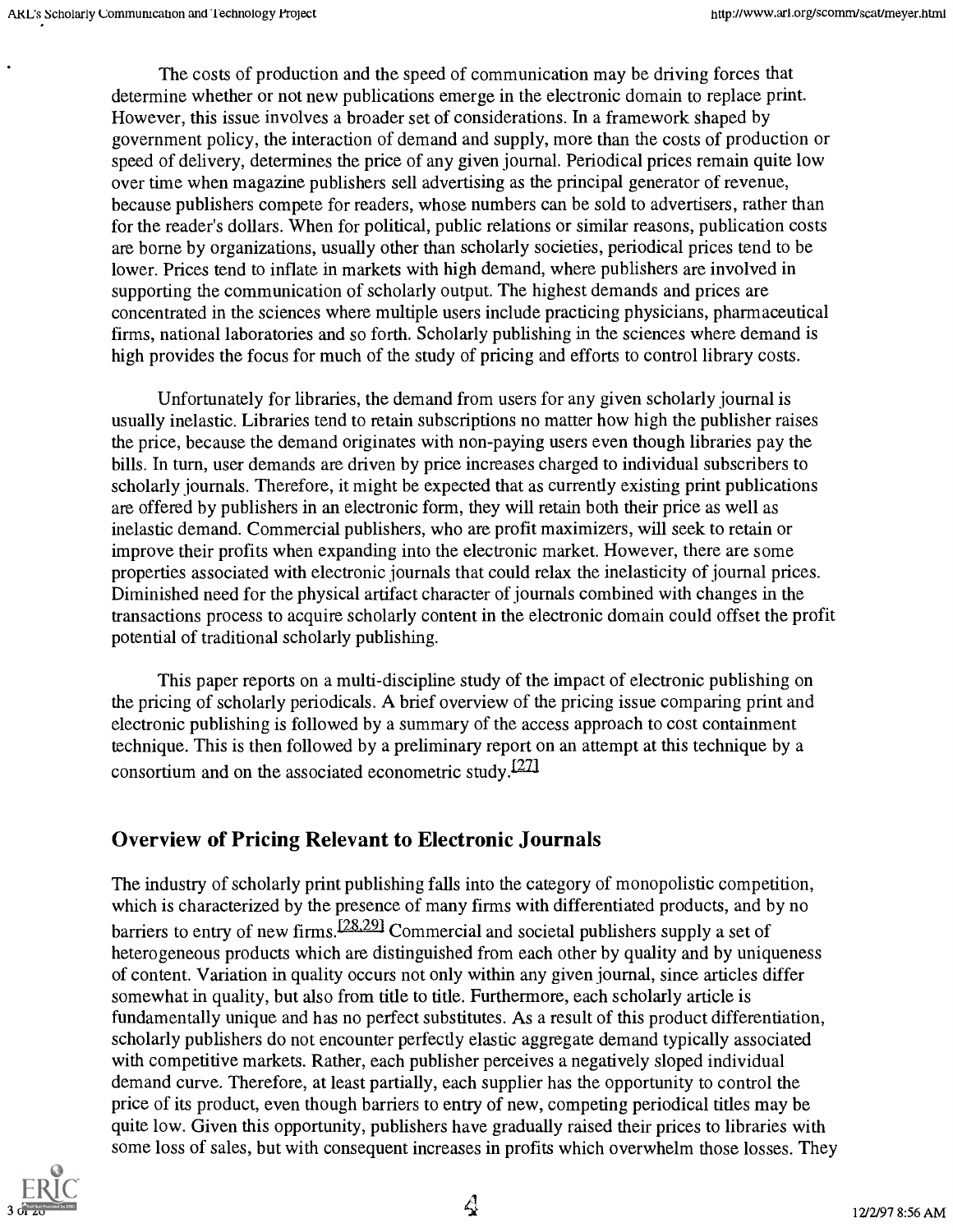segment their market between individuals and libraries and charge higher prices to the latter in an effort to extract consumer surplus.

As publishers have lost sales of periodicals to individuals, scholars have increased their dependency on libraries, which in turn, have increased interlibrary borrowing to secure the articles needed by their users. The photocopies typically supplied via library collections represent some of the revenue potentially lost to publishers, but which is recaptured in the price differential. Although copyright protection and diligence of librarians replaces some lost revenue through copyright clearance fees, additional revenue might be captured by publishers if they could effectively offer their products in online, electronic databases where they could monitor all duplication. This potential may rest on the ability of publishers to retain control in the electronic domain of the values they have traditionally added to scholarship.

Scholars demand of journals-- as in the economic sense of acquiring -- both input in the form of documentation of the latest and most accurate knowledge and/or information on scholarly subjects as well as outlets for their contributions to this pool of scholarship. They pay the following costs to deliver their output through print publishing: sometimes page charges; labor in creative and editorial effort; and usually, they relinquish copyright in trade for acceptance of their scholarly efforts.

In exchange for their trade of copyright, scholars receive value in four areas. First, scholars secure value in communication, when every individual's contribution to knowledge is conveyed to others; thus impacting the reputation of the author's future output and educating the reader, which is input to the scholar's peers. Second, although not provided by publishers directly, archiving (traditionally, storage of print publication) provides value by preserving historically relevant scholarship and fixing it in time. This value arises essentially automatically as a consequence of storing physical artifacts in libraries. Third, great value accrues from filtering of contributions in given disciplines by separating them into levels of quality, which improves search costs allocation and establishes or enhances reputation. Fourth, segmenting of scholarship into discipline groupings is important in reducing input search costs to scholars, but at some expense to publishers who bear production costs. This exchange of copyright ownership for value could be dramatically affected with the emergence of electronic journals.

Electronic journals are emerging in two ways. Totally new titles are appearing exclusively in electronic form in order to take advantage of the speed and informality of the electronic environment. Alternatively, existing print titles are being transformed or augmented by electronic counterparts as publishers look to improve marketability. Some new journals have begun exclusively as electronic publications with mixed success. The directory published by the Association of Research Libraries listed approximately 27 new electronic journals in 1991. By 1995 that figure had risen to over 300, of which some 200 claim to be peer reviewed.<sup>[30]</sup> Since then hundreds more electronic journals have been added, but the bulk of these additions appear to be electronic counterparts of previously existing print journals.<sup>[31]</sup> Constraints may keep many of these from succeeding.

The infrastructure and inter-relationships of scholarly print publishing evolved over a long time. In order for a parallel structure to emerge in the electronic domain, electronic publishers have to add as much value to the process of scholarship as they do in print. Value must be added in archiving, filtering and segmenting, in addition to, communication. It is essential that electronic products establish a brand name that readily communicates their level of quality. Traditionally, the reputation of editors establishes brand name which rests on and must be

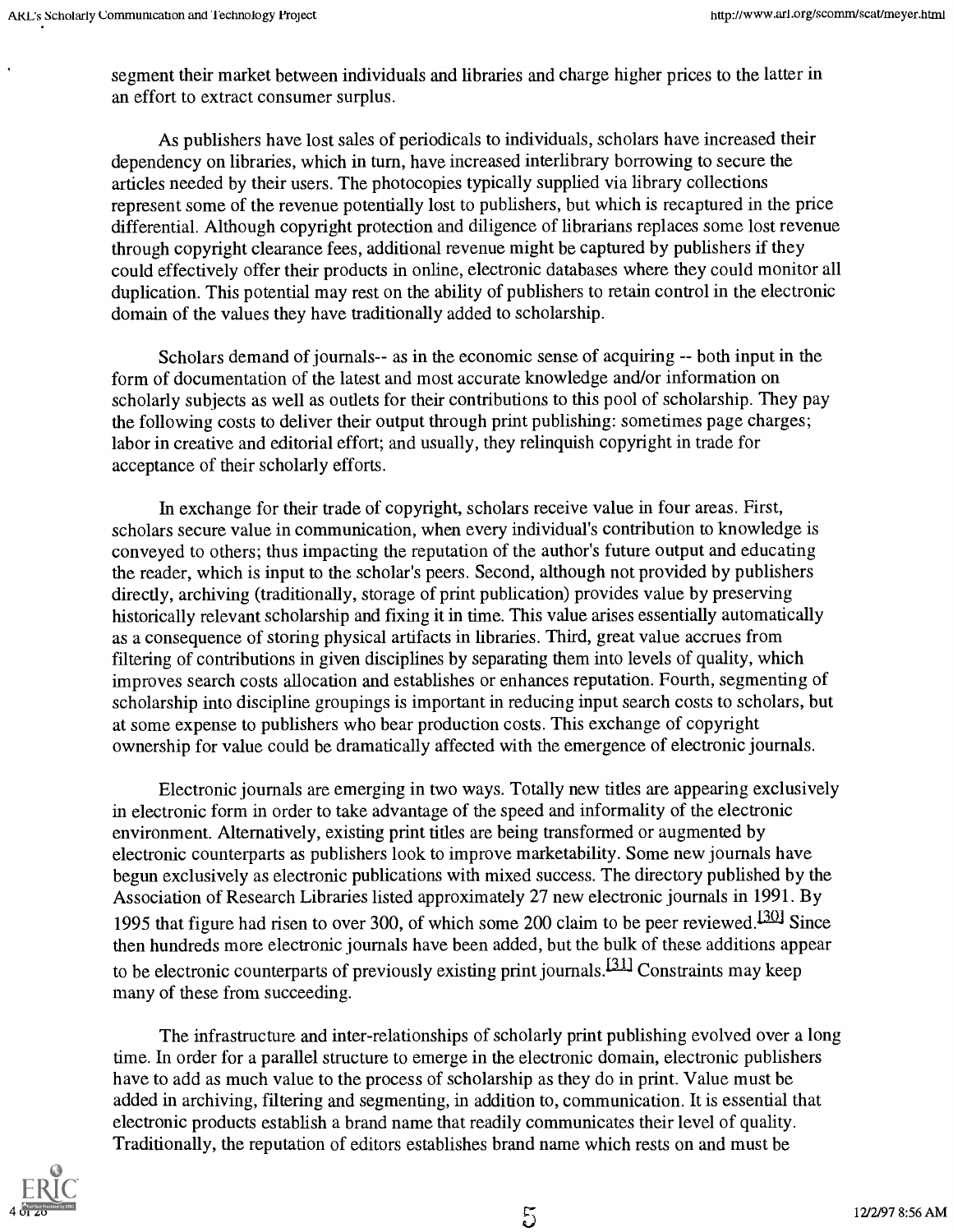nurtured by years of consistent performance. While some new scholarly titles are emerging successfully, traditional publishing retains an edge in the electronic domain.

Two of the more successful electronic journals of interest to librarians have not performed as well as hoped. PACS Review, which is a widely distributed publication from the University of Houston on electronic catalogs, shows a trend in new submissions per year that is flat at best and more likely declining. Over the five year period 1990 to 1995, the number of articles in PACS Review declined from 16 to 5; the number of pages from 241 to 78. As well, the number of new authors declined. Further examination of the titles cited in the publication suggests a drop in interest, also. The first volume contained original articles on a variety of topics. By the third and fourth volumes, submissions were more like reprises of conference papers. In 1996, interest may have rebounded somewhat with several substantial contributions.

As another interesting example, the electronic publication called *EJournal*, proclaims itself an "electronic journal concerned with the implications of electronic networks and texts" but showed erratic publication output, from a high of several thousand lines and five articles in its second year to a low of one article with less than one thousand lines in the fifth year. This publication appears to also suffer from submission problems, especially since more than one issue has solicited articles from readers.  $[32]$  A similar story could be written for many of the other electronic attempts. Empirical work indicates that electronic publications are inconsequential to date and that no more than three electronic journals have had substantive impact on scholarship. $[33]$ 

The apparently mixed success of new titles derives from the endemic need to provide the values traditionally added by publishers. Establishing brand quality requires tremendous energy and commitment. There are some successful electronic titles sponsored by individuals who are fervent in their efforts to demonstrate that the scholarly community can control the process of communicating scholarship. However, it is obviously unrealistic to expect an instantaneous, successful emergence of a full-blown infrastructure in the electronic domain that overcomes the obstacles to providing the values required by scholars. The advantage of higher communication speed of electronics is insufficient to drive a transformation of scholarly communication quickly.

In contrast, it appears likely that a transformation from print to electronic publication will be achieved effectively by duplicating existing print journals in the electronic sphere. Publishers of established print journals face less imposing investments to add electronic counterparts to their product lines. Traditional print journals are being packaged into collections and successfully marketed to libraries in electronic form. For example, the Adonis<sup>[34]</sup> collection on CD-ROM contains over 600 long-standing journals in medicine, biology and related areas covering about seven years. Furthermore, Ebsco, University Microfilms (UMI), Information Access Company (IAC), Johns Hopkins University Press, OCLC and other companies are implementing similar products. OCLC now offers libraries access to the full-text of journal collections pulled together by UMI and Ebsco. Furthermore, Johns Hopkins is making all forty plus titles which that press publishes now available online through *Project MUSE*.

Publications already existing in print are at least two steps ahead of any new electronic title on the pathway to complete transformation. Costs and values associated with filtering, segmenting and archiving that must be considered in addition to communicating, appear to be overcome by existing journals that are migrating to electronic form.



During the past fifteen years, libraries have experienced a remarkable shift from acquiring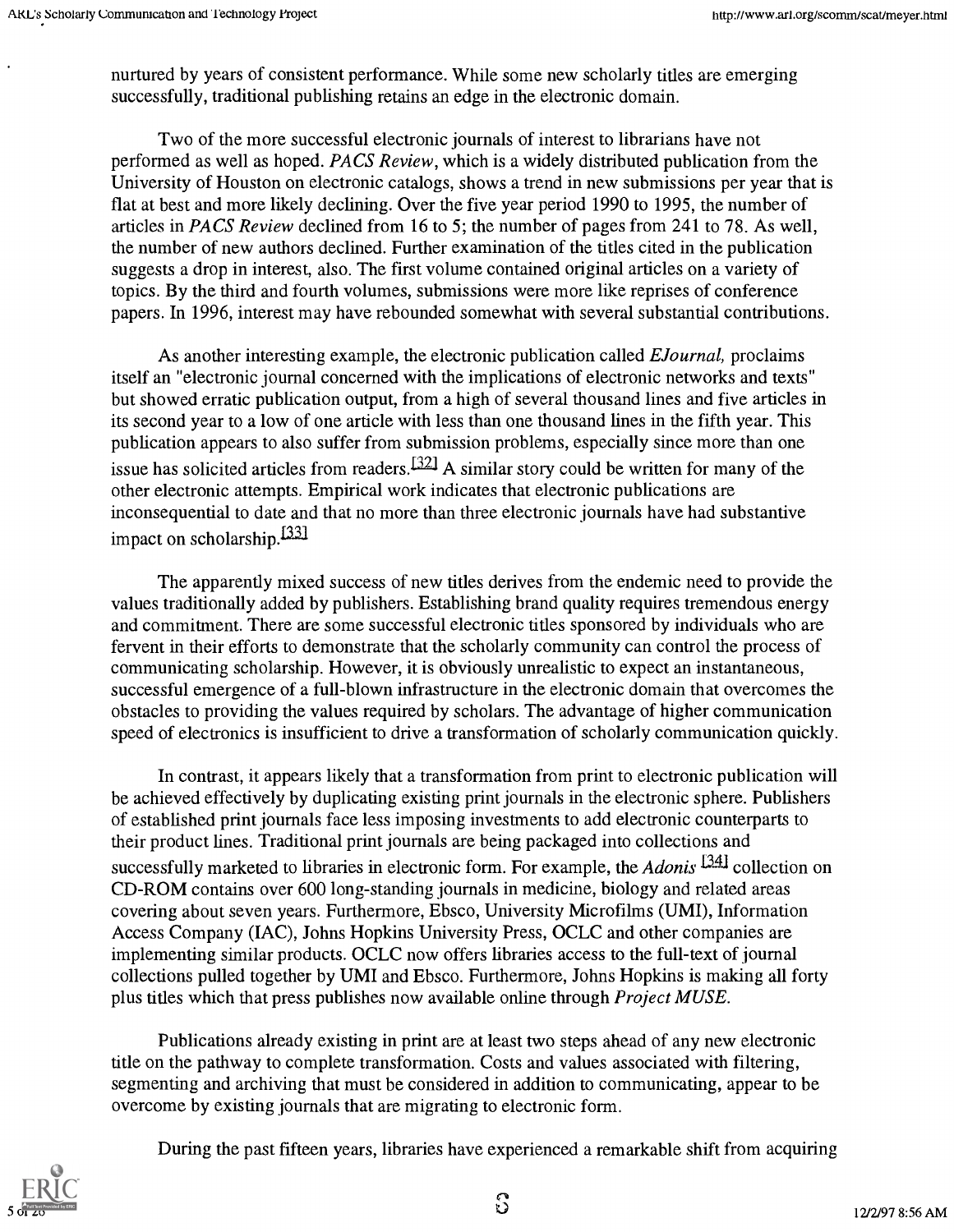secondary sources in print to accessing them through a variety of electronic venues. Users of most academic libraries today find CD-ROM indexes, local online indexes and electronic gateways over the Internet to indexes on remote servers. Many librarians report that patrons seldom use print indexes any more. In effect, much of the secondary literature has already made the transformation from print to electronic. In this environment, cost per unit of information delivered has often declined dramatically, because user costs of seeking information in the form of labor have diminished, thereby raising the use rate of indexes.<sup>[35]</sup> Presumably, these efforts were cost effective because they reduced the time needed by library users locating information and because they have proven to be more powerful retrieval agents due to Boolean logic and diminished need for thesaurus control.

This phenomenon suggests that many scholarly periodicals will become available electronically as an automatic response to the economies available there. In fact, there are quite a few products emerging which offer electronic bundles of periodical titles on given disciplines or general interest. Some of these represent viable possibilities for shared access among a consortium of libraries, with consequent savings from cancellation of print subscriptions.

# Pricing of Electronic Journals

Some monopoly power of publishers could be lost if barriers to the entry of new journals are lower in the electronic domain than in the print domain. With full-text online, libraries may take advantage of the economies of sharing access, which electronic networks offer. Favorable economies come into play when a group of libraries contracts for shared access to a core collection. Sharing a given number of access ports allows economies of scale to take effect. Were one access port each provided to a consortium of fifteen libraries, the vendor would tie up a total of fifteen ports, but any given library in the group would have difficulty servicing a user population with one port. Whereas for example, by combining access, fifteen libraries together might get by with as few as ten ports collectively. The statistical likelihood is small that all ten ports would be needed collectively by the consortium at any single given moment. This saves the vendor some computer resources that can then lead to a discount for the consortium that nets out less cost to the libraries. For example, fifty members of the Oberlin Group of college libraries negotiated a contract for all the periodicals of the Johns Hopkins Press *Project Muse* for a fifty-percent discount from their electronic list price.

Although numerous models for marketing exist, such as bundling CD-ROM's into the subscription or giving discounts for advanced deposits toward article purchases, there are fundamentally only two ways that publishers can price their products in the electronic domain. Either they will offer their products on subscription to each title or group of titles for a flat fee, or they will price the content on an article-by-article transaction basis. Vendor collections of journals for one flat fee based on the size of the user population represents a variant on the subscription fee approach. Commercial publishers, who are profit maximizers, will choose the method with the higher potential to increase their profit. Transaction based pricing offers the possibility of capturing revenue lost to interlibrary lending. Also, demand for content could increase due to the ease of access afforded online. On the risk side, print subscription losses would occur where the cumulative expenditure for transactions from a given title is less than its subscription price.

One or both of two mechanisms potentially could flatten demand functions in the electronic domain. First, by making articles available individually to consumers, the separation

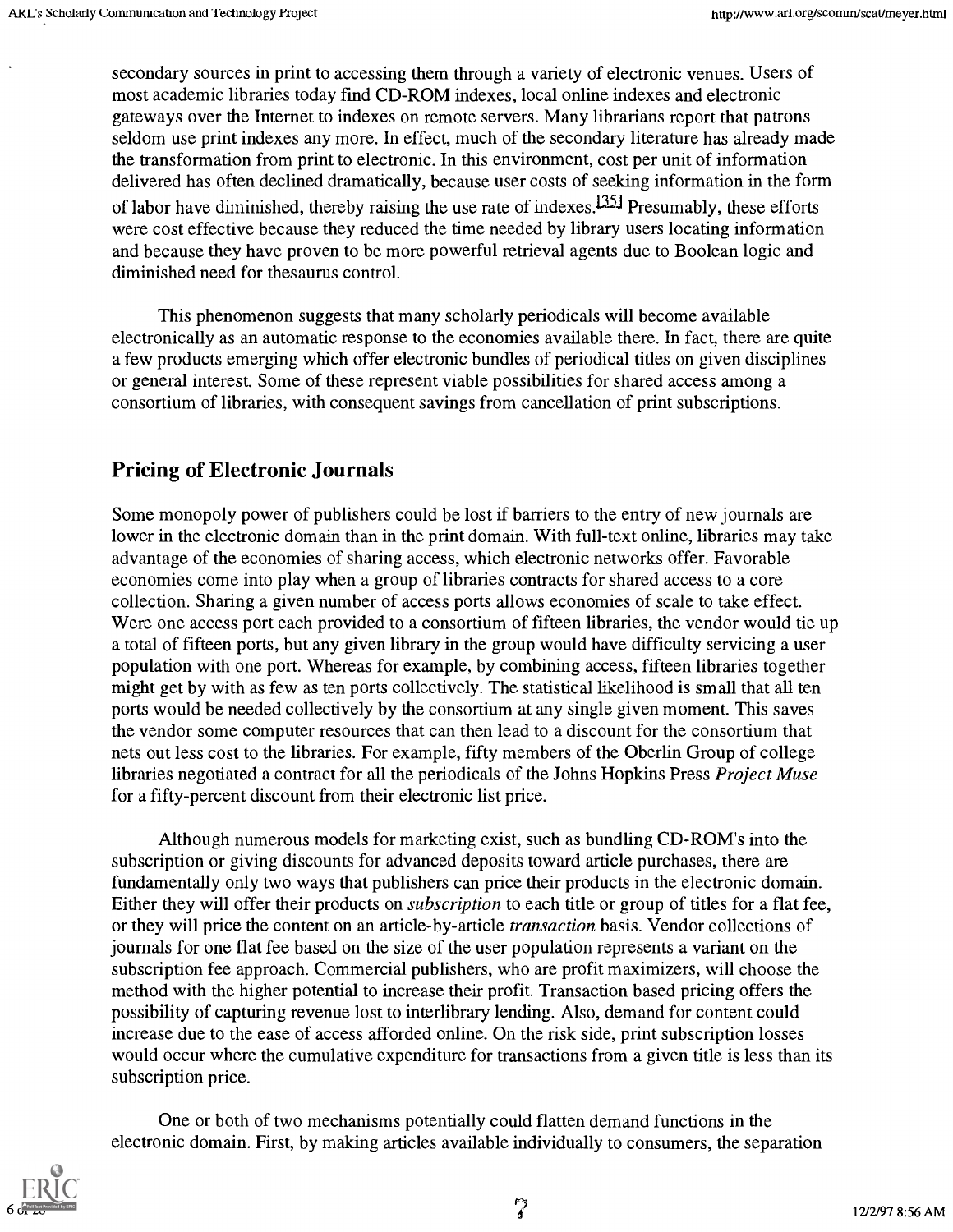of items of specific interest to given scholars creates quality competition that increases the elasticity of demand, because quality varies from article to article. Presumably, like individual grocery items, the elasticity of demand for particular articles is more elastic than that of periodical titles. A trip to the grocery store involves buying groceries in general and buying specific groceries. Economists argue that the demand for tortillas is more elastic than for groceries in general because other bakery goods can be substituted. Whereas, there is no substitute for groceries in general except higher priced restaurant eating. Similarly, it may be argued that when faced with buying individual articles, price increases will dampen demand more quickly than would be the case for a bundle of articles which are of interest to a group of consumers.

Second, by offering articles in an environment where the consuming scholar is required to pay directly (or at least observe the cost to the library), the effect of separation of payer and demander common with library collections resulting in high inelasticity will be diminished. Combining payer and consumer will increase elasticity because scholars will no longer be faced with a zero price. Even if for some libraries the scholar is not constrained to pay directly for the article, increased awareness of price will have a dampening effect on inelasticity. However, publishers may find it possible to price individual articles at a level that cumulatively exceeds the price they are able to set for a journal title which bundles a group of articles together. That is, the sum of individual article fees paid by consumers may exceed the bundled subscription price formerly experienced by libraries forced to purchase a whole title to get individual articles in the print realm.

For a product like Adonis, which is a sizeable collection of periodicals in the narrow area of biomedicine, transaction based pricing works out in favor of the consumer versus the provider. This is because there will likely be only a small number of articles of interest to consumers from each periodical title. This makes purchasing one article at a time more attractive than buying a subscription, because less total expenditure will normally result. In the case of a product composed of a cross section of general purpose periodicals such as the UMI Periodical Abstracts full-text product, the opposite may be true. The probability is higher that a user population at a college may collectively be interested in every single article in general purpose journals. This makes subscription based pricing more favorable for libraries, because the cumulative cost of numerous transactions could easily exceed the subscription price. Publishers will seek to offer journals in accordance with whichever of these two scenarios results in the higher profit. Scientific publishers will tend to bundle their articles together and make products available as subscriptions to either individual journals or groups. Scholarly publishers with titles of general interest will be drawn toward article by article marketing.

An Elsevier effort to make 1,100 scientific titles available electronically will be priced on a title by title subscription basis and at prices higher than the print version when only the electronic version is purchased.<sup>[36]</sup> On the other hand, the general purpose titles included in UMI's Periodical Abstracts full-text, (as are the similar products of Ebsco and IAC), as an alternative interface to their periodicals, are available on a transaction basis by article. These two approaches seek to maximize profit in accordance with the nature of the products.

Currently, UMI, Ebsco, and IAC, who function as the aggregators, have negotiated arrangements that allow site licenses for unlimited purchasing. These companies are operating as vendors who make collections of general purpose titles available under arrangements that pay the publishers royalties for each copy of their articles printed by library users. UMI, IAC and Ebsco have established license arrangements with libraries for unlimited printing with license

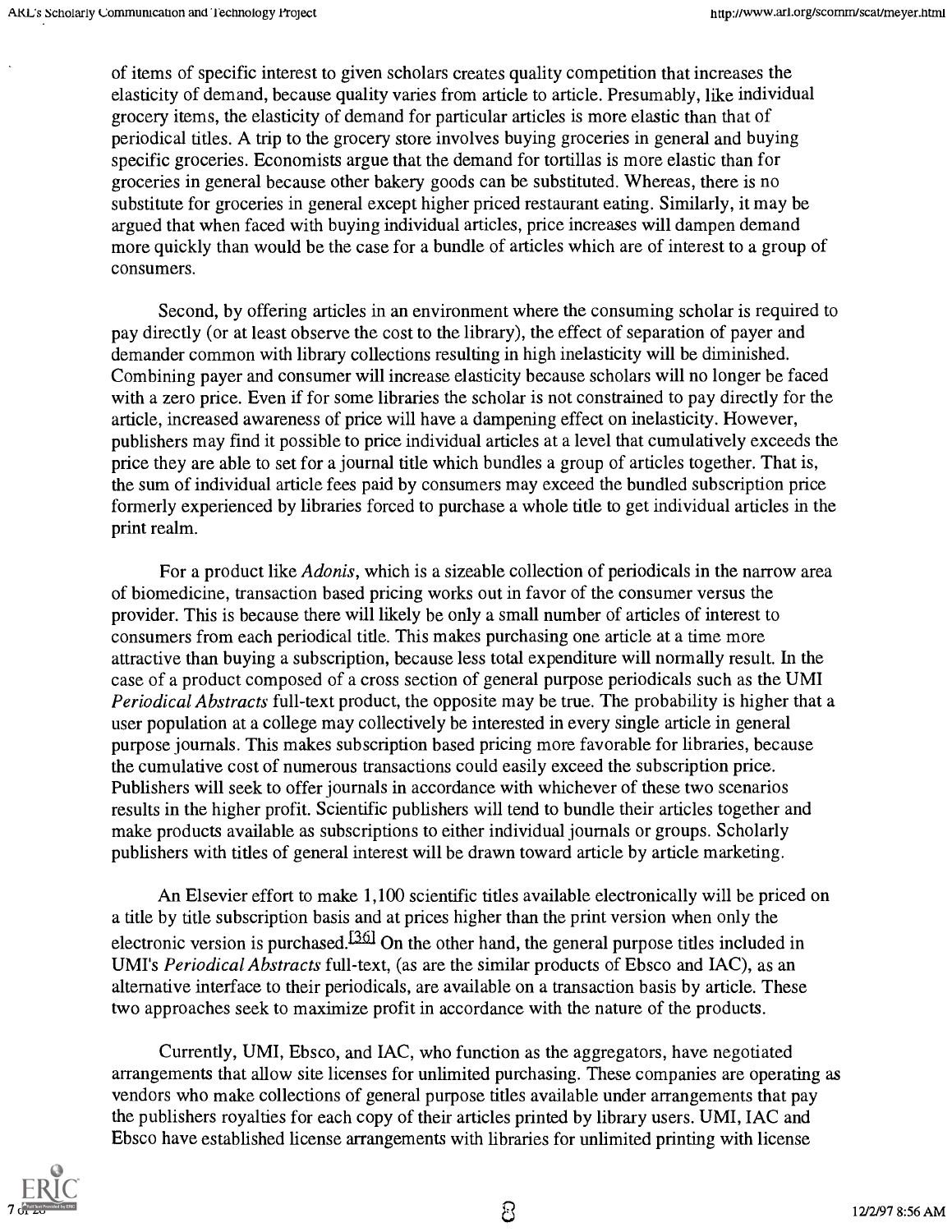fees based on expected printing activity. These arrangements offer some libraries a solution to the fundamental pricing problem of monopoly power by publishers.

New research could test whether publishers are able to retain monopoly power with electronic counterparts to their journals. Work using an alternative model has examined the possibility that publishers exercise monopoly power in setting prices. Theory predicts that in a competitive market, even when it is characterized as monopolistic competition, the price offered to individuals will tend to remain elastic. Faced with a change in price of the subscriptions purchased from his own pocket, a scholar will act discriminately. Raise the price to individuals and some will cancel their subscriptions in favor of access to a library. That is, the price of periodicals to individuals is a determinant of demand for library access. By substituting a measure of monopoly power in place of price, it has been shown that publishers have some ability to influence their earnings through price discrimination.<sup>[37]</sup>

In contrast, the price to libraries, which is often much higher than the price to individuals, is set at a level intended to extract consumer surplus. The difference in these prices provides a reasonable measure of the extent of that monopoly power, assuming that the individual subscription price is an acceptable proxy for the marginal cost of production.<sup>[38]</sup> Even if not perfect, some measure of monopoly power is represented by the difference in prices. Extending this line of research may show that monopoly power is independent of the medium.

In monopolistic competition, anything which differentiates a product may increase monopoly power. Firms that sell laundry detergent expend tremendous amounts of money on advertising. They do so to create the impression that their product is qualitatively distinguishable from others. It may be that electronic availability of specific titles will create an impression of superior quality that could lead to higher prices. However, the prices of journals across disciplines also may be driven by different factors. In general, prices are higher in the sciences and technical areas and lower in the humanities. This is understandable considering the market for science versus humanities. There is essentially no market for scholarly publications in the humanities outside of academe, whereas scientific publications are used heavily in corporate research by pharmaceutical firms and other industries highly dependent on research. As a result, monopoly power will likely be demonstrable in the sciences, but not in other general areas. This would reflect additional price discrimination in the electronic environment by publishers who are able to capture revenue lost to photocopying.

# Access Versus Ownership Strategy

Clearly, if commercial publishers continue to retain or enhance their monopoly power with electronic counterparts of their journals, the academic marketplace must adjust or react more effectively than it has in the past. Possibly, the reaction of universities could lead to erosion of previous success achieved with price discrimination if an appropriate strategy is followed. Instead of owning the periodicals needed by their patrons, some libraries have experimented with replacing subscriptions with document delivery services. Louisiana State University reports cancelling a major portion of their print journals.<sup>[39]</sup> They replaced these cancellations by offering faculty and students unlimited subsidized use of a document delivery service. The first year cost for all the articles delivered through this service was much less than the total cost to the library for the former subscriptions. Major savings for the library budget via this approach would appeal to library directors and university administrators as a fruitful solution. However, it will turn out to be short term at best.

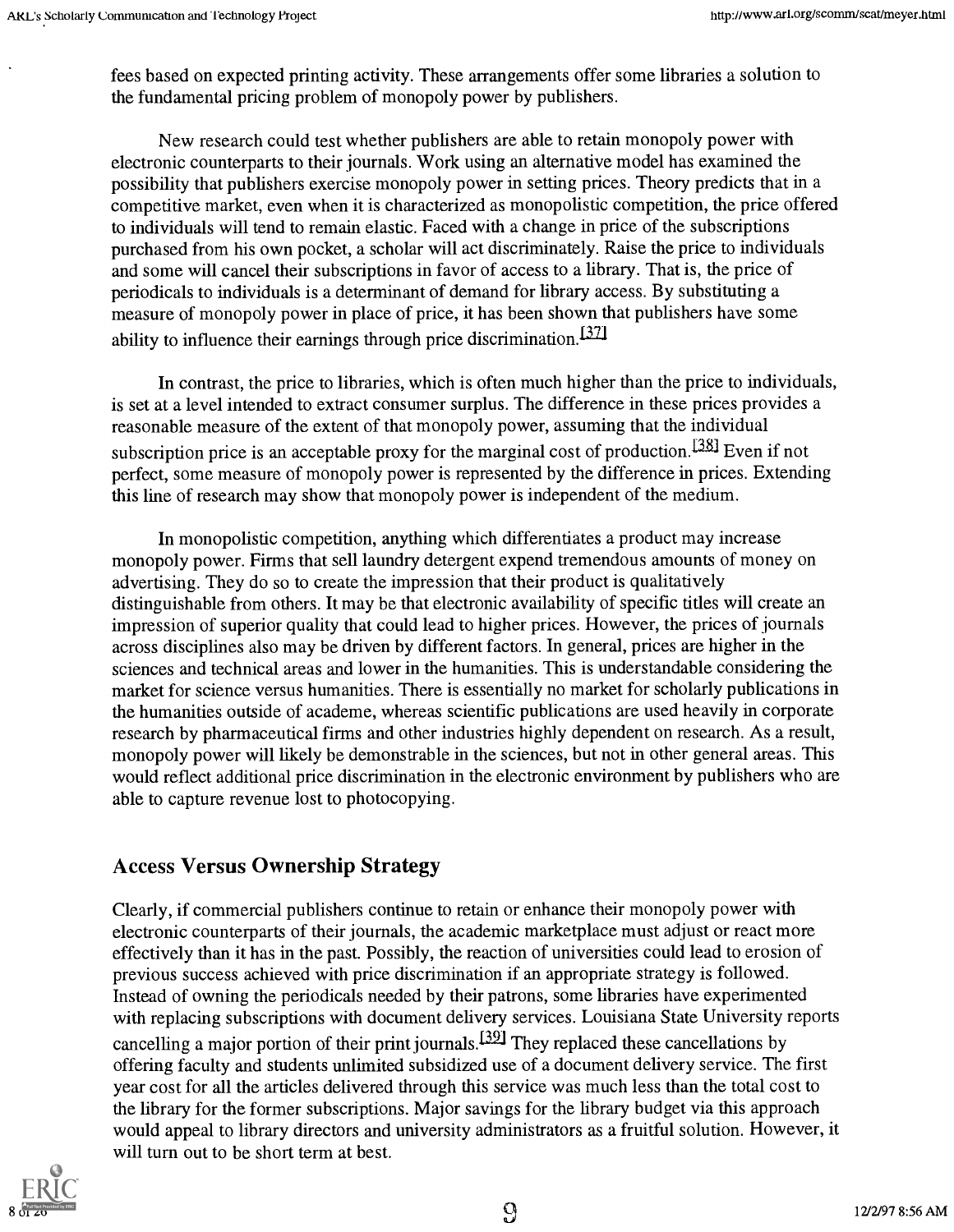Carried to its logical conclusion, this approach produces a world in which each journal is reduced to one subscription shared by all libraries. This is equivalent to every existing journal having migrated to single copies in online files accessible to all interested libraries. Some libraries will pay a license fee in advance to allow users unlimited printing access to the online title and some libraries will require users to pay for each article individually. This requires the entire fixed-cost-plus-profit components of publisher's revenue to be distributed over article prints only. Whereas, with print publications, the purchase of subscriptions of physical artifacts that included many articles not needed immediately, brought with it a bonus. The library acquired and retained many articles with future potential use. Transactions based purchasing sacrifices this bonus and increases the marginal cost of articles in the long run.

Put another way, the marginal cost of a journal article in the print domain was suppressed by the spread of expenditure over many items never read. In the electronic domain under transactions based pricing, users face a higher, more direct price and therefore are more likely to forego access. While the marginal benefit to the user may be equivalent, the higher marginal cost makes it less likely users will ask for any given article. The result may show up in diminished scholarly output or notably higher prices per article.

More likely in the long-term, should a majority of libraries take this approach, it carries a benefit for publishers. There has been no means available in the past for publishers to count the actual number of photocopies made in libraries and thus to set their price accordingly. The electronic domain could make all those hidden transactions readily apparent. As a result, publishers could effectively maintain their corporate control of prices, and do so with more accurate information with which to calculate license fees. Given this attempted solution, publishers would be able to regain and strengthen their monopoly position.

A more promising approach lies in consortial projects such as that conducted by the Associated Colleges of the South (ACS).  $\frac{140J}{100}$  There are collections in full-text of over 1,000 existing journals with backfiles accompanying the *Periodical Abstracts* and *ABI/Inform* indexes of UMI. These are available directly online from the vendor or through OCLC. The ACS contracted an annual license for these two products for the thirteen schools represented. Similar to the cost for each ACS library, the cost to Trinity University is \$11,000 per year in 1996-97 for the electronic periodicals in the UMI databases. Coincidently, Trinity University subscribes to the print version of 373 titles covered by these products. Trinity could cancel its subscriptions to the print counterparts of the journals provided, and save \$24,900. Although Trinity's library will subsidize user printing for paper, toner, and so forth, at an expected cost of several thousand dollars per year, with 230 faculty and 2,400 students, it appears likely that favorable economies accrue from switching to these electronic products. Of course, these savings will be accompanied by a significant decrease in non-dollar user cost to patrons, so unmet demand will emerge to offset some of the savings. Moreover, there is a substantial bonus for Trinity users inherent in this arrangement.

There is a number of titles made available in the UMI product for which subscriptions would be desirable at Trinity, but which have not been purchased in the past, because of budget limitations. There are some of these from which users would have acquired articles through the normal channels of interlibrary loan. However, the interlibrary loan process imposes costs in the form of staff time and also user labor and is sufficiently cumbersome that many users avoid it for marginally relevant articles. However, if some of those marginal articles could be easily viewed on screen as a result of electronic access described in this example, some users would consider

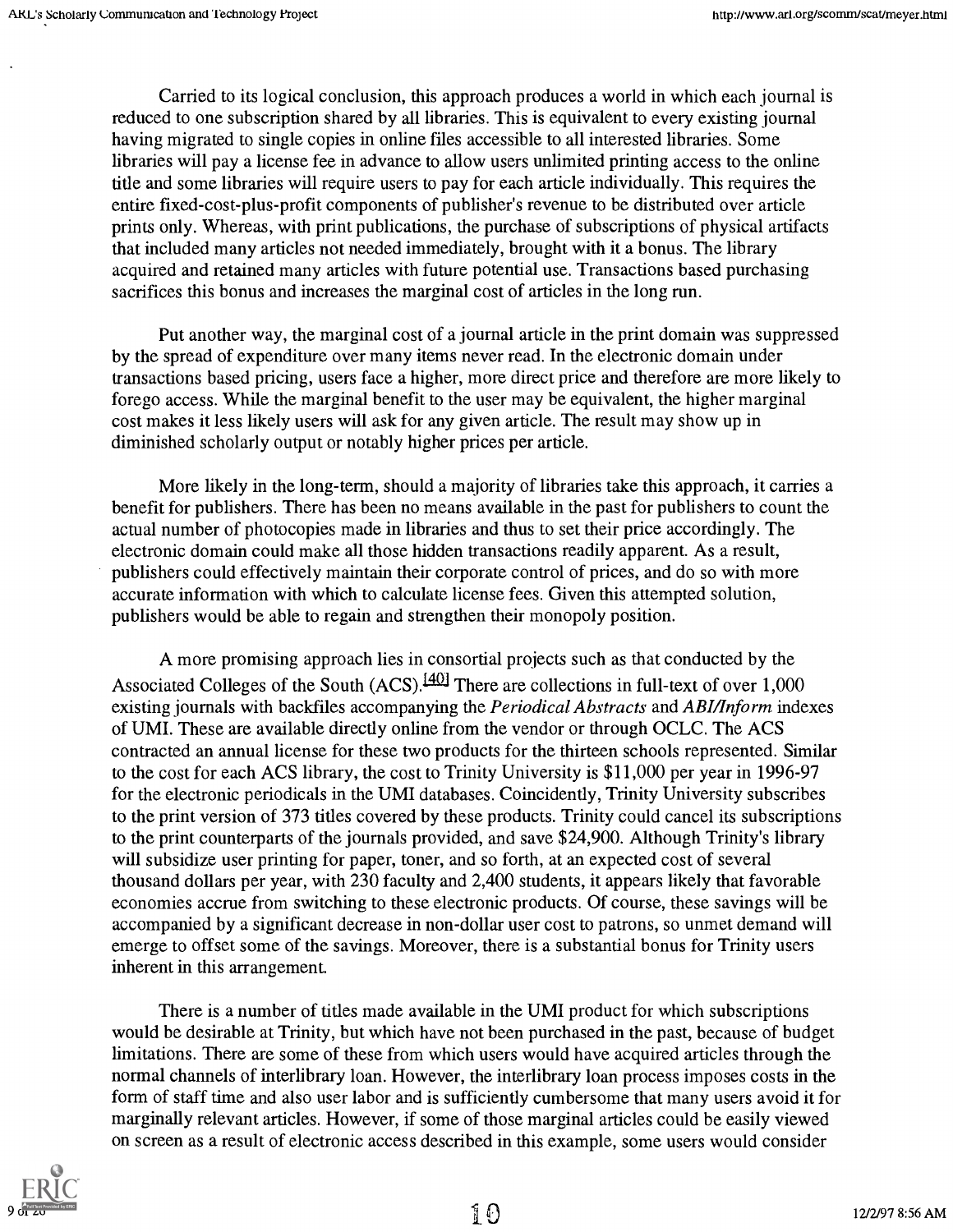the labor cost of acquiring them to have been sufficiently reduced to encourage printing the articles from the system. Therefore, the net number of article copies delivered to users will be significantly increased simultaneous with a substantial net decrease in the cost of subscriptions delivered to libraries.

Included in this equation are savings which accrue to the consortial libraries by sharing access to electronic subscriptions. Shared access will result in a specific number of print cancellations which will decrease publisher profit from subscriptions. Publishers offering their journals in the electronic domain will be confronted by a change in the economic infrastructure that will flatten the scholar's demand functions for their titles while simultaneously increasing the availability of articles to the direct consumers. By lowering the user's non-dollar cost of accessing individual articles, demand will increase for those items. Scholars, therefore, will be more likely to print an article from an electronic library than they would be to request it through interlibrary loan. However, depending on library policy, those scholars may be confronted with a pay per print fee, which will affect their demand function. If the publisher raises the price to scholars for an article, they are more liable to lose a sale. Users will be more cautious with their own money than with a library's. This is to say that in the electronic domain, where scholars may be paying directly for their consumption, demand functions will be more elastic. This will occur to some extent even when users do not pay for articles, but merely note the article price paid by their subsidizing library. Therefore price discrimination may be more difficult to apply and monopoly power will be temporarily lost.

The loss might be temporary, because this strategy is functionally the same as merging several libraries into one large library and providing transactions based access versus ownership. This super library could ultimately face similar price discrimination currently existing in the print domain. This will lead, in turn, to the same kind of inflation that has been suffered for many years.

# Preliminary Analysis of Financial Impact

This paper reports on the early stages of a three-year study funded by the Andrew W. Mellon Foundation. This study is collecting data on approximately 6,000 journal titles gathered from the combined subscription lists of the thirteen ACS libraries. The study includes analysis directed at testing the viability of consortial access versus ownership as well as the potential long term solution that would derive from emergence of a new core of electronic titles. A complete financial analysis of the impact of consortial, electronic access to a core collection of general purpose periodicals as well as an econometric analysis of the impact of electronic availability on pricing policy will issue from the study conducted under this grant. Some interesting issues have emerged with preliminary results of the study.

# Financial Analysis

The Palladian Alliance is a project of the Associated Colleges of the South funded by the Andrew W. Mellon Foundation. This consortium of thirteen liberal arts colleges -- not just libraries -- has a full time staff and organizational structure. The Palladian Alliance came about as result of discussions among the library directors who were concerned about the problem described in this paper. As the project emerged, it combined the goals of several entities, which are shown in Table 1 along with the specific objectives of the project.

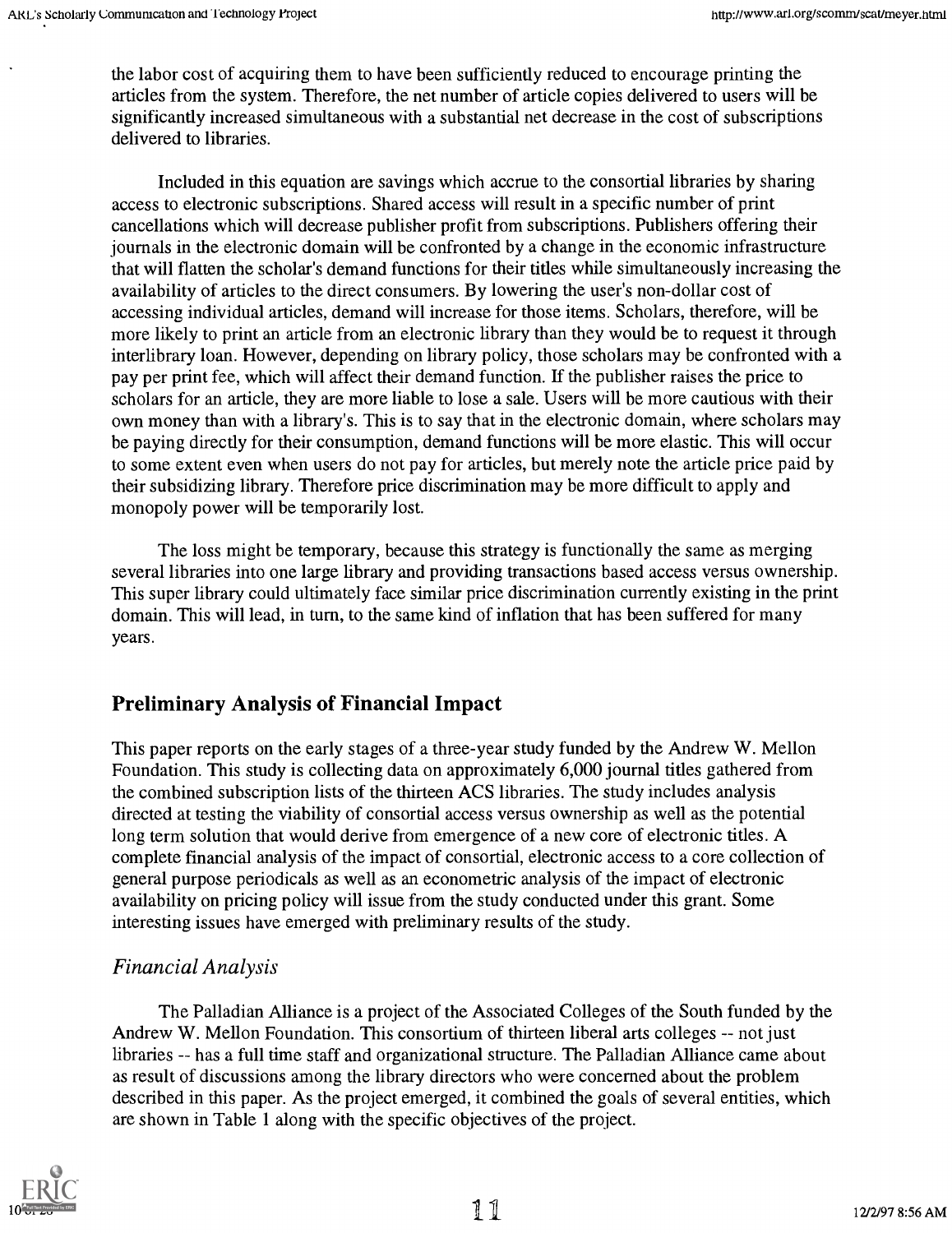Andrew W. Mellon Foundation awarded a grant of \$ 1.2 million in December 1995 to the ACS. During the first half of 1996, the librarians upgraded hardware, selected a vendor to provide a core collection of electronic full-text titles, and conducted appropriate training sessions. Public and Ariel workstations were installed in libraries by July 1996 and necessary improvements were made to the campus networks to provide access for using world-wide web technology. Training workshops were developed under contract with Amigos and SOLINET on technical aspects and were conducted in May 1996. During that same time, an analysis was conducted to isolate an appropriate full-text vendor.

After comparison of the merged print subscription list of all institutions with three products -- IAC's InfoTrac, Ebsco's EbscoHOST, and UMI's Periodical Abstracts and ABI/Inform -- the project team selected UMI with access thru OCLC. A contract with OCLC was signed in June for July 1, 1996 start-up of FirstSearch for the nine core databases: WorldCat, FastDoc, ERIC, Medline, GPO Catalog, ArticleFirst, PapersFirst, ContentsFirst, ProceedingsFirst; and for University Microfilm's two core indexes: Periodical Abstracts and ABI/Inform along with their associated full-text databases. This arrangement for the UMI products provides a general core collection with indexing for 2,600 titles of which approximately 910 also provide full-text of the contents.

## Table 1. Goals and Objectives of the ACS Consortial Access Project.

#### Goals of the ACS Libraries:

- Improve the quality of access to current information
- Make the most efficient use of resources

#### Goals of the ACS Deans:

● Cost Containment

# ,,y. y,,1-7,,-, ,.....-,7.y Goals of the Andrew W. Mellon Foundation:

- Relieve the economic pressure from periodical price inflation
- Evaluate the impact of electronic access on publisher pricing practices

#### Objectives of the Project:

- Improve the hardware available within the libraries for electronic access
- Provide online access to important undergraduate periodical indexes
- Provide online access to core undergraduate periodicals in full text
- $\bullet$  Provide campus-wide access through readily available search tools -- eg., Internet browsers such as Netscape

..

- Determine the financial impact on the ACS libraries
- Test the pricing practices of publishers and their monopoly power



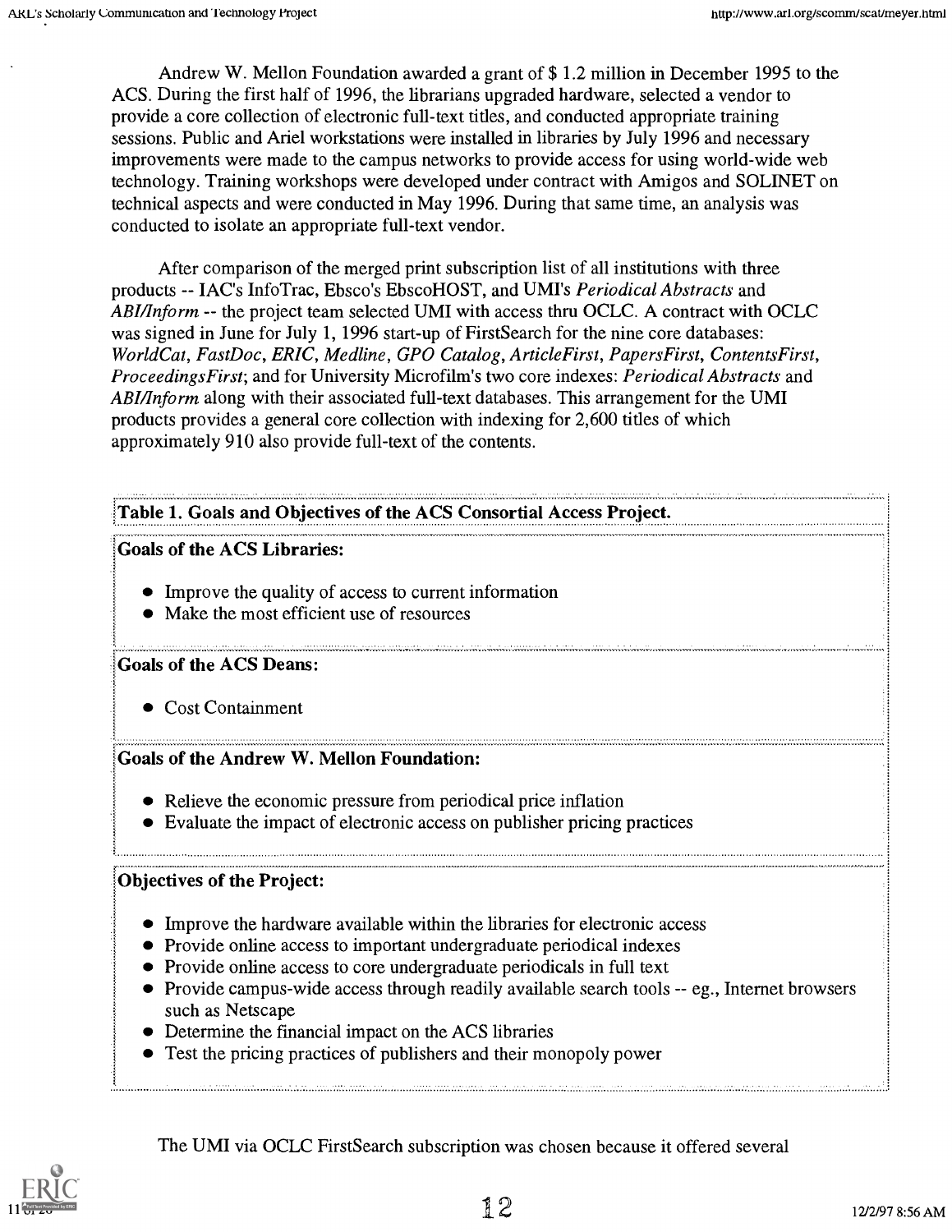advantages including a reliable, proprietary backup to the Internet, additional valuable databases at little cost, and easy means to add other databases. The UMI databases offered the best combination of cost and match with existing holdings. Most of the libraries had none of these databases. A few had UMI, Ebscohost or InfoTrac products.

Students have had access to the core electronic titles since the Fall semester in 1996. As experience builds, it is apparent that the libraries do have some opportunity to cancel print subscriptions with financial advantages. The potential costs, savings and added value are revealed in Tables 2 through 4. Specific financial impact on a few of the institutions during the first year are shown in Table 5. It should be noted that the financial impact is based on preliminary data that has been extremely difficult to gather. Publisher and vendor invoices vary considerably between schools on both descriptive information and prices. Therefore, these results will be updated continually throughout the project.

The following tables are based on actual financial information for the consortium. It should be understood that these figures do not include periodical titles acquired directly from publishers or gift subscriptions. Throughout these tables, it should be kept in mind that the data for Morehouse does not include the entire collection available at Atlanta University Center; this information will be updated later to give a more accurate description of the effect of the project at Atlanta. Table 2 summarizes the project costs. These calculations will be corrected to reflect revised enrollment figures immediately prior to renewal for the 2nd and 3rd years. The project was designed to use grant funds exclusively the first year, then gradually shift to full support on the library accounts by the fourth year.

| Institution     |        | Enrollment % of Total | First | Second                                         | Third    |
|-----------------|--------|-----------------------|-------|------------------------------------------------|----------|
|                 |        | Enrollment            | Year  | Year                                           | Year     |
| Mellon Grant    |        |                       |       | $$184,295$ $$120,705$                          | \$45,000 |
| Atlanta         | 13,174 | 38.70%                |       | \$26,873                                       | \$61,917 |
| Birmingham      | 1,406  | $4.13\%$              |       | \$2,868                                        | \$6,608  |
| Centenary       | 821    | 2.41%                 |       | \$1,675                                        | \$3,859  |
| Centre          | 968    | $2.84\%$              |       | \$1,975                                        | \$4,550  |
| Furman          | 2,673  | $7.85\%$              |       | \$5,452                                        | \$12,563 |
| Hendrix         | 978    | 2.87%                 |       | \$1,995                                        | \$4,597  |
| <b>Millsaps</b> | 1,278  | 3.75%                 |       | \$2,607                                        | \$6,007  |
| Richmond        | 3,820  | 11.22%                |       | \$7,792                                        | \$17,954 |
| Rhodes          | 1,407  | $4.13\%$              |       | \$2,870                                        | \$6,613  |
| Rollins         | 2,632  | $7.73\%$              |       | \$5,369                                        | \$12,370 |
| Sewanee         | 1,257  | $3.69\%$              |       | \$2,564                                        | \$5,908  |
| Southwestern    | 1,199  | $3.52\%$              |       | \$2,446                                        | \$5,635  |
| Trinity         | 2,430  | 7.14%                 |       | \$4,957                                        | \$11,421 |
| <b>TOTALS</b>   | 34,043 |                       |       | $$184,295 \text{ } $190,147 \text{ } $205,000$ |          |

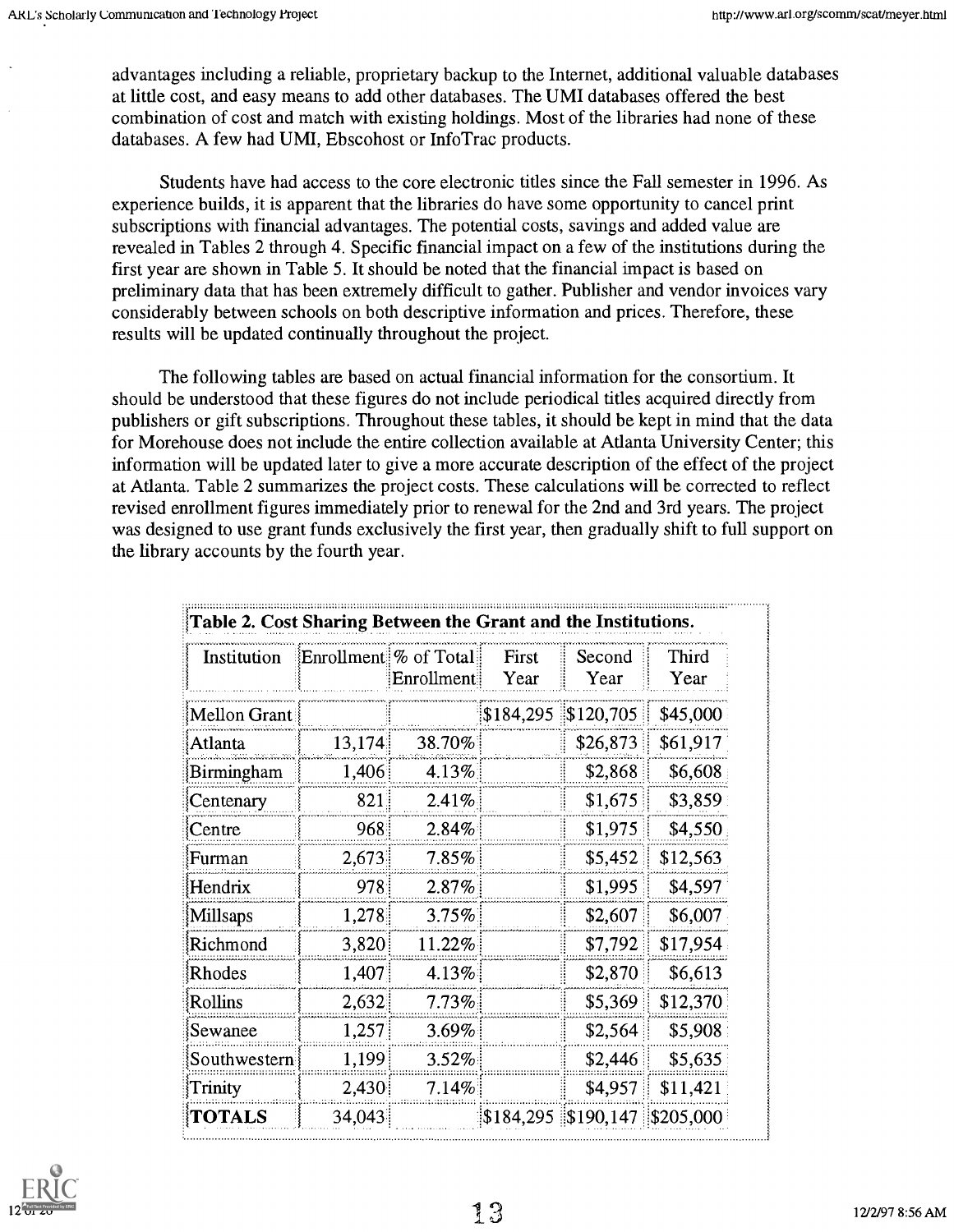The ACS libraries collectively subscribe to approximately 14,200 subscriptions through their vendors as shown in Table 3. Of these, 6,000 are unique titles; the rest are duplicates of these unique titles. Were the ACS libraries collectively merged into one collection, it would therefore be possible to cancel over 8,000 duplications and save over \$1,133,000. Since this is not possible, the libraries have contracted for electronic access to nearly 1,000 full-text titles from UMI, where over 600 UMI titles match the print subscriptions held by the collective libraries. Cancelling all but one of the print duplications of the UMI titles could save the libraries about \$130,000 or cancelling all the print counterparts to the electronic versions would save about \$185,000 which is approximately equal to the licensing costs for one year per Table 2.

|                                                  | No. Titles Costs/Savings |
|--------------------------------------------------|--------------------------|
| Cost Total for All ACS Print Subscriptions       | \$2,017,565              |
| Number of Unique Titles                          |                          |
| Number of Duplicate Titles                       | \$1,133,685              |
| Cancelling of All But One Overlapping Duplicates |                          |
| Cancelling of All Overlapping Duplicates         |                          |

The project adds considerable value to the institutional resources as a bonus. There are many titles available through UMI that the schools had not previously taken. Table 4 lists the number of print subscriptions carried by each institution and indicates how many of those are available in the UMI databases electronically. Were the print counterparts of all these electronic journals to be cancelled, the fourth column shows the savings available to each school. "Added E-titles" shows the number of new journals made available to each institution through the grant.

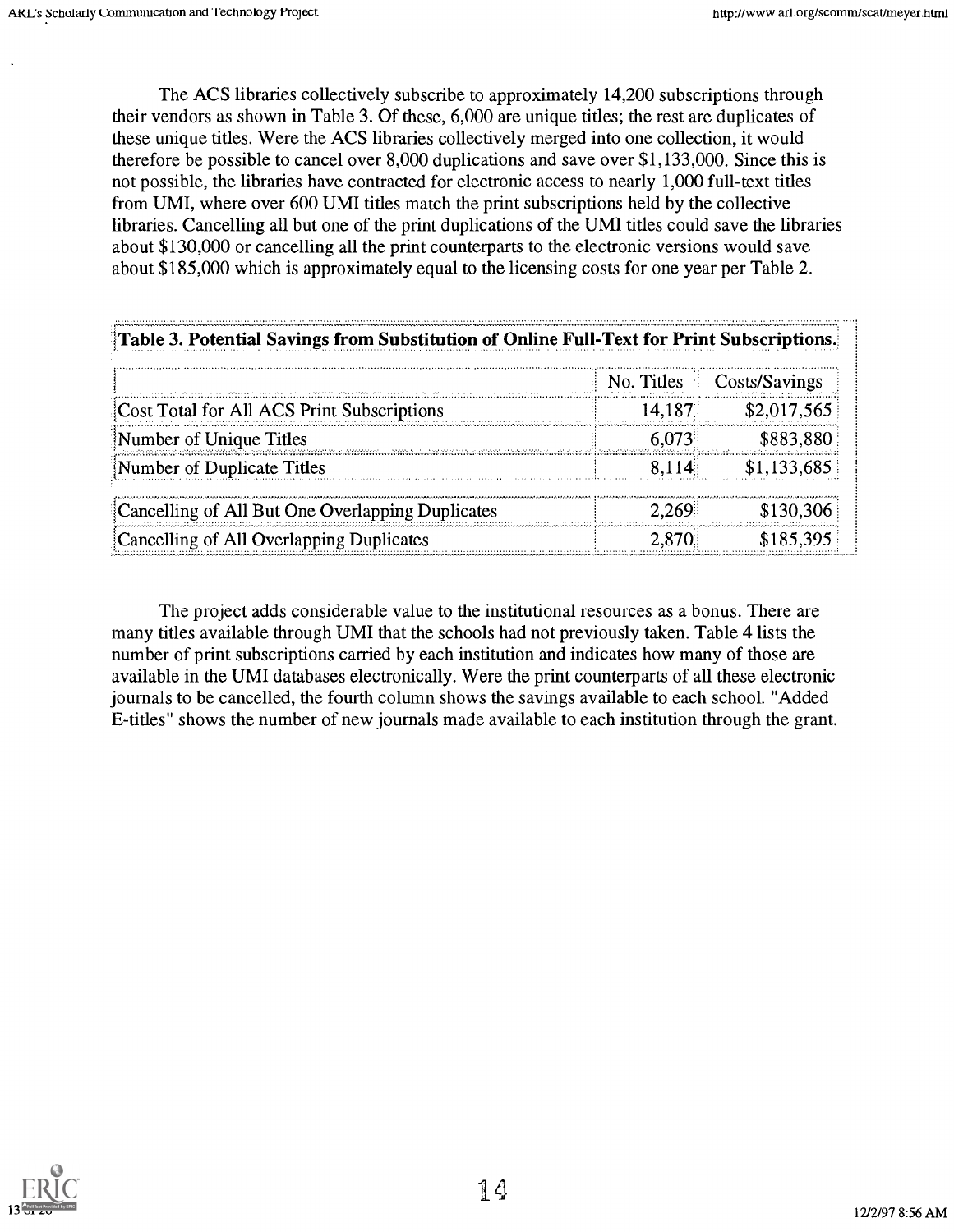| Institution     | No. Print<br>Subs'ns | Overlap w/<br>UMI | Cancellation<br><b>Savings</b> | Added<br>E-titles | Total Subs'ns |
|-----------------|----------------------|-------------------|--------------------------------|-------------------|---------------|
| Birmingham      | 658                  | 198               | \$13,583                       | 712               | 1,370         |
| Centenary       | 535                  | 184               | \$10,831                       | 726               | 1,261         |
| Centre          | 790                  | 194               | \$11,501                       | 716               | 1,506         |
| Furman          | 2,008                | 279               | \$17,632                       | 631               | 2,639         |
| Hendrix         | 573                  | $180^{\circ}$     | \$9,980                        | 730               | 1,303         |
| <b>Millsaps</b> | 740                  | 193               | \$12,425                       | 717               | 1,457         |
| Morehouse       | 49:                  | 41                | \$2,494                        | 869               | 918           |
| Rhodes          | 318                  | 81                | \$4,248                        | 829               | 1,147         |
| Richmond        | 1,976                | 368               | \$25,315                       | 542               | 2,518         |
| Rollins         | 1,314                | 261               | \$19,078                       | 649               | 1,963         |
| Sewanee         | 1,607                | 214               | \$14,073                       | 696               | 2,303         |
| Southwestern    | 1,406                | 304               | \$19,333                       | 606               | 2,012         |
| Trinity         | 2,213                | 373               | \$24,903                       | 537               | 2,750         |
| <b>TOTAL</b>    | 14,187               | 2,870             | \$185,396                      | 8,960             | 23,147        |

.. . . ... . , .Table 4. Savings Potential for Each Institution and Value Added by Electronic

Table 5 details the financial impact on several ACS institutions. Comparing this table with Table 2 reveals that in the cases of Trinity, Millsaps, and Rollins, even without Mellon support, the consortial provision of the OCLC/UMI databases could be paid for by cancelling existing redundant indexes. In Trinity's case, two indexes previously purchased as CD-ROM's or direct links to another online source were cancelled for savings of over \$5,000 in the first year. Trinity cancelled a CD-ROM subscription to a site license of ABI/Inform , which saved expenditures totaling over \$6,000 per year and an online general purpose index that previously cost over \$12,000. The Trinity share to the Palladian Alliance project would have been just over \$13,000 per year for the first three years. Similarly, Millsaps cancelled one indexes and 74 periodical titles that overlapped the UMI content. Their first year savings were over \$5,700.

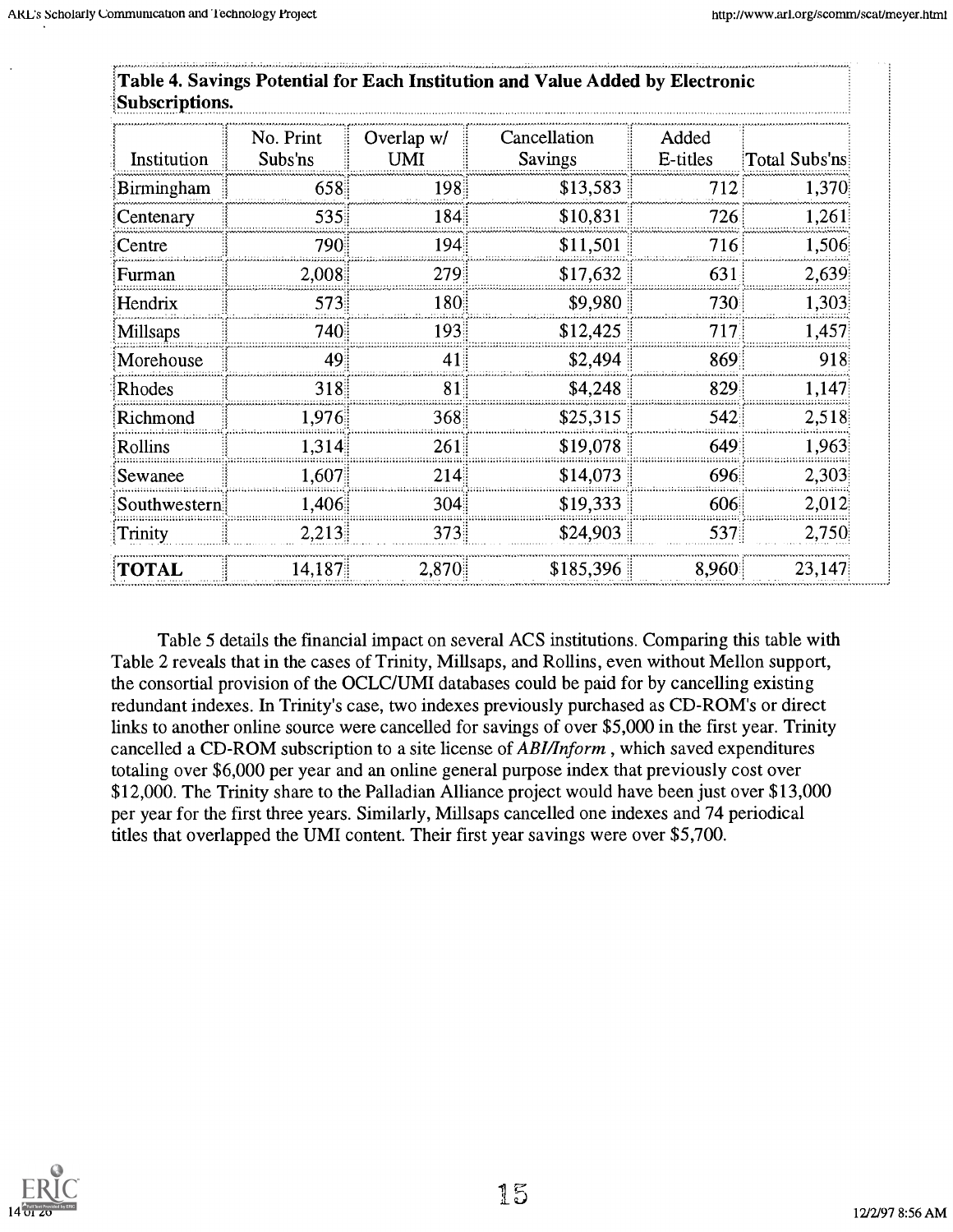| * = Incomplete data, but no cancelations made. |                                                    |                  |             |                  |                                                                                        |                  |
|------------------------------------------------|----------------------------------------------------|------------------|-------------|------------------|----------------------------------------------------------------------------------------|------------------|
|                                                | Birming'm Centre Hendrix Millsaps Rhodes * Trinity |                  |             |                  |                                                                                        |                  |
| <b>Periodical Subscriptions</b>                |                                                    |                  |             |                  |                                                                                        |                  |
| Total 1996                                     | 656                                                | 719              | 600         | 677              | 957                                                                                    | 2686             |
| <b>Total 1997</b>                              | 660                                                | 723              | 604         | 633              | 512                                                                                    | 262              |
| <b>Cancellations</b>                           |                                                    |                  |             |                  |                                                                                        |                  |
| Total for 1997                                 |                                                    |                  |             | 85%              |                                                                                        |                  |
| Overlap of UMI                                 |                                                    | ∩                |             | 74               |                                                                                        |                  |
| Indexes                                        |                                                    | 0                | 1:          | $\vert 0 \vert$  | $\overline{0}$                                                                         |                  |
| <b>Savings</b>                                 |                                                    |                  |             |                  |                                                                                        |                  |
| Periodicals                                    | \$24                                               | \$120            | \$0         | \$9,274          |                                                                                        | $$0$ \$20,049    |
| Overlap of UMI                                 | $$0$ !                                             | $$0$ :           | \$0:        | \$5,104          | \$0                                                                                    | \$0              |
| Print Indexes                                  | \$4,650                                            | \$0              | \$604       | \$0              | \$0:                                                                                   | \$7,806          |
| Electronic Indexes                             | \$0                                                | $$0$ :           | \$0         | \$0              |                                                                                        | \$0 \$18,491     |
| <b>Savings Due to Project</b>                  | \$4,650                                            | \$0              | \$604<br>÷, | \$5,104          |                                                                                        | \$0 \$26,297     |
| Subsidized Cost of Project                     |                                                    | $$9,476$ \$6,524 |             | $$6,591$ \$8,613 |                                                                                        | \$9,483 \$16,378 |
| <b>NET SAVINGS</b>                             |                                                    |                  |             |                  | $($ \$4,826) $[($ \$6,524) $[($ \$5,987) $]$ $($ \$3,509) $]$ $($ \$9,483) $]$ \$9,919 |                  |

The interesting outcomes of the project at this point include a couple of new pieces of important information. First, cancelling individual subscriptions to indexes provides a viable means to relieve campus budgets at least in a short run with consortial pricing. In Trinity's case, were it necessary to pay our full share of the cost, there were more than sufficient savings from cancelling indexes alone to pay for the project. The net savings over the project lifespan total nearly \$18,000 for Trinity just considering trade-offs with indexes alone.

Second, on the down side, cancelling journals and replacing them with an aggragator's collection of electronic subscriptions may not be very reliable. It is apparent that the aggragators suffer from the vagaries of publishers. Over just the short time of the first few months of the project, UMI dropped and added a number of titles in both full-text databases. This means that instead of full runs of each title, there are often partial runs. Furthermore, in some cases, the publisher provides only significant articles, not the full journal. Therefore, the substitution of UMI provides the libraries with essentially a collection of articles, not a collection of electronic subscription substitutes. This diminishes reliability and discourages libraries from being able to secure really significant cost savings.

It should be noted however, that several of the libraries independently subscribed to the electronic access to Johns Hopkins *Project Muse*. In contrast to an aggregated collection, this project provides full-image access to every page of the print counterparts and guarantees access indefinitely to any year subscription once paid for. This means that reliability of the product is substantially improved and it provides reasonable incentives to the libraries to substitute access for collecting. While it may be acceptable to substitute access to a large file of general purpose articles for undergraduate students, Project Muse holds out better promise compared to the

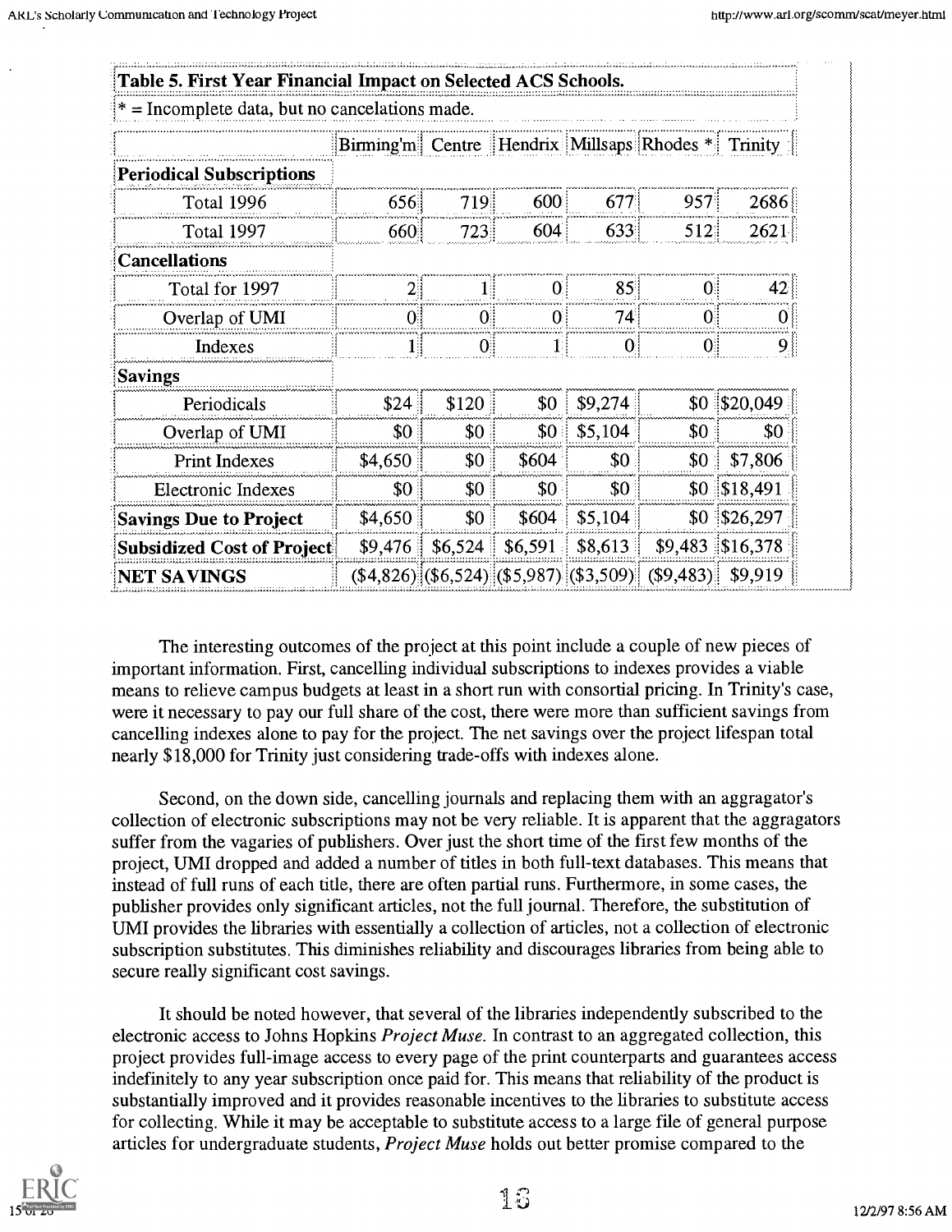initial project for scholarly journal collections.

Third, the impact of online full-text content may or may not have an impact on interlibrary loan activity. Table 6 summarizes the searching and article delivery statistics for the first six months of the project compared to the total interlibrary borrowing as well as non-return photocopies ordered through the campus interlibrary loan offices. The change in interlibrary loan statistics for the first six months of the project compared to the previous year show that in some cases interlibrary borrowing increased and in other cases it decreased. Several variables in addition to the availability of full-text seem to affect use of interlibrary loan services. For instance, some of the institutions had full-text databases available before the project started. Some made more successful efforts to promote the project services than others. It seems likely that improved access to citations from online indexes made users more aware of items that could be borrowed. That effect probably offset an expected decrease in interlibrary loans that the availability of full-text makes predictable. Regardless, statistics on this issue yield inconclusive results early in the project.

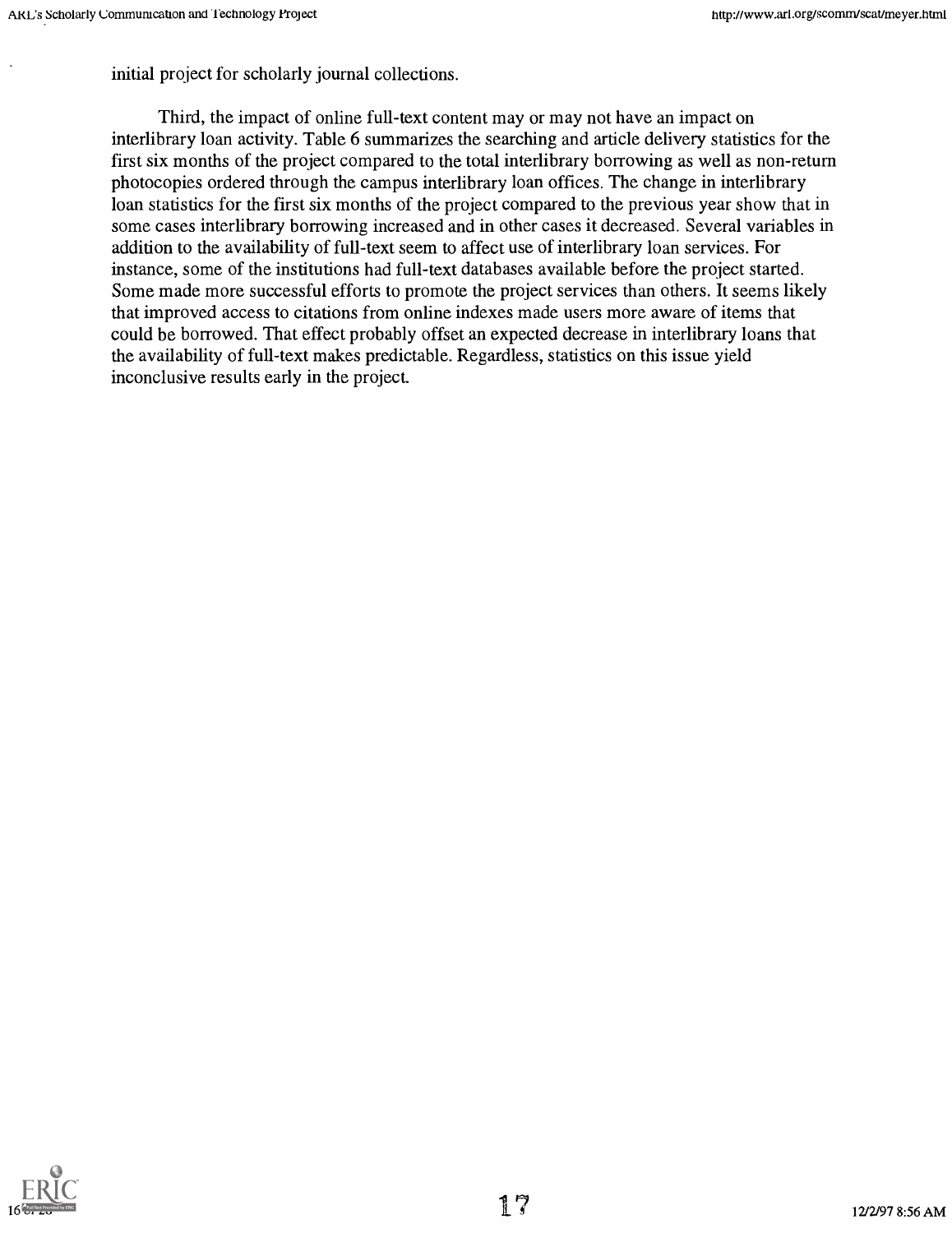#### Table 6. UMI Articles Delivered to Users Compared to Change in Interlibrary Loans from 1995 to 1996.

| <b>School</b>     | Enroll- ment | <b>Total</b><br><b>Searches</b> | <b>Searches</b><br>per<br><b>Student</b> | <b>Articles</b><br><b>Delivered</b> | <b>Articles</b><br><b>Delivered</b><br>per<br><b>Student</b> |
|-------------------|--------------|---------------------------------|------------------------------------------|-------------------------------------|--------------------------------------------------------------|
| Atlanta           | 13,174       |                                 | 0.00                                     |                                     | 0.00                                                         |
| <b>Birmingham</b> | 1,406        | 5,597                           | 3.98                                     | 660                                 | 0.47                                                         |
| Centenary         | 821          | 789                             | 0.96                                     |                                     | $0.00\,$                                                     |
| Centre            | 968          | 5,541                           | 5.72                                     | 1,583                               | 1.64                                                         |
| Furman            | 2,673        | 8,065                           | 3.02                                     | 373                                 | 014                                                          |
| Hendrix           | 978          | 1,392                           | 1.42                                     | 498                                 | 0.51                                                         |
| Millsaps          | 1,278        | 11,175                          | 8.74                                     | 4,523                               | 3.54                                                         |
| Rhodes            | 3,820        | 1,744                           | 0.46                                     | 384                                 | 0.10                                                         |
| Richmond          | 1,407        | 45,639                          | 32.44                                    | 10,477                              | 7.45                                                         |
| Rollins           | 2,632        | 8,862                           | 3.37                                     | 3,052                               | 1.16                                                         |
| Southwstrn        | 1,257        | 19,999                          | 15.91                                    | 5,623                               | 4.47                                                         |
| Sewanee           | 1,199        | 18,117                          | 15.11                                    | 590                                 | 0.49                                                         |
| Trinity           | 2,430        | 66,218                          | 27.25                                    | 25,835                              | 10.63                                                        |

|            | 95    | <b>Non-returns Non-returns</b><br>96 | <b>Change</b><br>in Non | <b>Total</b><br><b>Borrows</b><br>95 | <b>Total</b>      | Change in<br><b>Total</b> |
|------------|-------|--------------------------------------|-------------------------|--------------------------------------|-------------------|---------------------------|
| Atlanta    |       |                                      | <b>Returns</b>          |                                      | <b>Borrows 96</b> | <b>Borrowing</b>          |
| Birmingham | 662   | 668                                  | $0.91\%$                | 928                                  | 380               | -59.05                    |
| Centenary  | 583   | 441                                  | $-24.36%$               | 911                                  | 1,137             | 24.81%                    |
| Centre     | 409   | 351                                  | $-14.18%$               | 872                                  | 758               | $-13.07\%$                |
| Furman     | 246   | 246:                                 | $0.00\%$                | 833                                  | 923               | 10.80%                    |
| Hendrix    | 146   | 192                                  | 31.51%                  | 251                                  | 353 <sup>3</sup>  | 40.64%                    |
| Millsaps   | 568   | 352                                  | $-38.03\%$              | 710                                  | 887               | 24.93%                    |
| Rhodes     | 255   | 198                                  | $-22.35%$               | 601                                  | 471               | $-21.63%$                 |
| Richmond   | 1,034 | 1,044                                | 0.97%                   | 1,892                                | 1,831             | $-3.22%$                  |
| Rollins    | 394   | 365                                  | $-7.36\%$               | 656                                  | 652               | $-0.61%$                  |
| Southwstrn | 412   | 308                                  | $-25.24\%$              | 695                                  | 571               | $-17.84%$                 |
| Sewanee    | 626   | 434                                  | $-30.67\%$              | 1,083                                | 1,038             | $-4.16\%$                 |
| Trinity    | 706   | $711\,\frac{3}{2}$                   | $0.71\%$                | 1,172                                | 1,257             | 7.25%                     |

Econometric Analysis

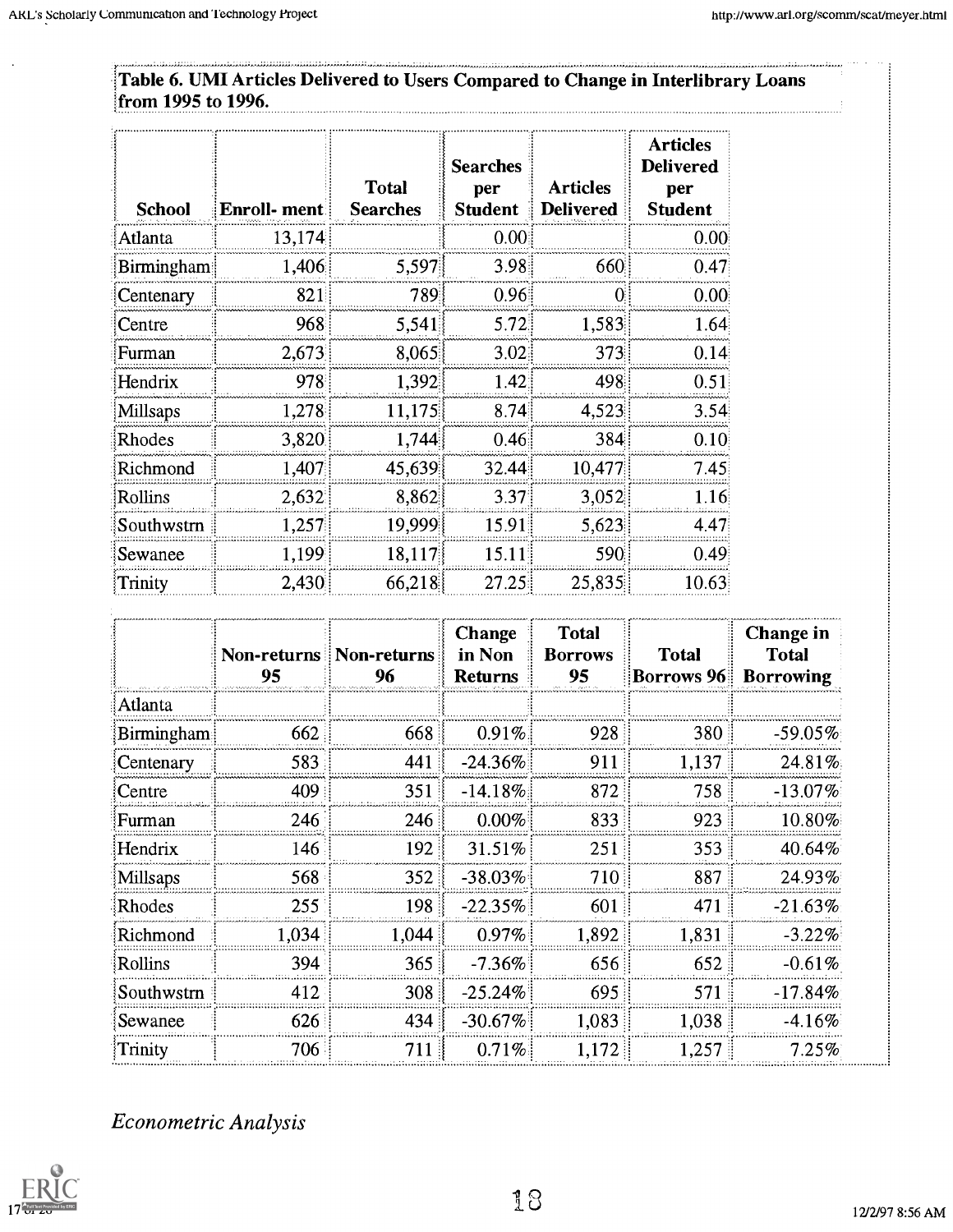At this point, a meaningful econometric analysis is many months away. It is intended that a model based on Lerner's definition of monopoly power will be used to examine pricing as journals shift into the electronic sphere. The model calls for regressing the price of individual titles on a variety of independent variables, such as number of pages, advertising content, circulation, publisher type, and including a dummy for whether a journal is available electronically or not. Data is being collected on over 2,000 of the subscriptions held by Trinity for the calendar years 1995- 1997. Difficulties with financial data coupled with the time-consuming nature of data gathering have delayed progress on the econometric analysis.

It would be desirable to conduct an analysis on time series data to observe the consequences in journal price changes as a shift is made to electronic products. This would provide a forecast of how publishers react. Lacking the opportunity at the outset to examine prices over time, a straightforward model applying OLS regression on cross section data similar to the analyses reported by others, will form the basis of the analysis. Earlier models have typically regressed price on a number of variables to distinguish the statistical relevance of publisher type in determining price. By modifying the earlier models this analysis seeks to determine whether monopoly power may be eroded in the electronic market. The methodology applied uses two specifications for an ordinary least squares regression model. The first, regresses price on the characteristics of a set of journal titles held by the ACS libraries. This dataset is considerably larger than those utilized in previous studies. Therefore, we propose to confirm the earlier works that concentrate on economic journals across a larger set of disciplines. This specification includes the variables established earlier: frequency of publication, circulation, pages per year, and several dummy variables to control for whether the journals contain advertising and to control for country of publication. Four dummy variables are included for type of publisher with the residual being commercial. A second specification regressing the difference in price for libraries compared to individuals will be regressed on the same set of variables with an additional dummy added to show whether given journals are available electronically or not.<sup>[41]</sup>

The ACS libraries collectively subscribe to approximately 14,000 titles. Where they duplicate, an electronic set has been substituted for shared access. We anticipate that at the margin, the impact on publishers of ACS cancelling subscriptions to the print counterparts of this set would be minimal. However, the national availability of the electronic versions will precipitate cancellations among many institutions in favor of electronic access. Prices will be adjusted accordingly. Since most publishers will offer some products in print only and others within the described electronic set, we expect the prices of the electronic version will reflect an erosion of monopoly power. Thus the cross section data will capture the affect of electronic availability on monopoly power.

Since the dataset is comprised of several thousand periodical titles representing general and more popular items, several concerns experienced by other investigators will be mitigated. The only study found in the literature so far that examines publishers from the standpoint of the exercise of monopoly power investigated price discrimination.<sup>[42]</sup> This project intends to extend that analysis in two ways. First, we will use a much broader database. Most of the previous work has been done on limited datasets of less than 100 titles narrowly focused in a single academic discipline. Second, we will extend the analysis by assuming the existence of price discrimination given the difference in price to individuals versus libraries for most scholarly journals. With controls in the model for previous discoveries regarding price discrimination, we will attempt to test the null hypothesis that monopoly power will not decrease in the electronic domain.

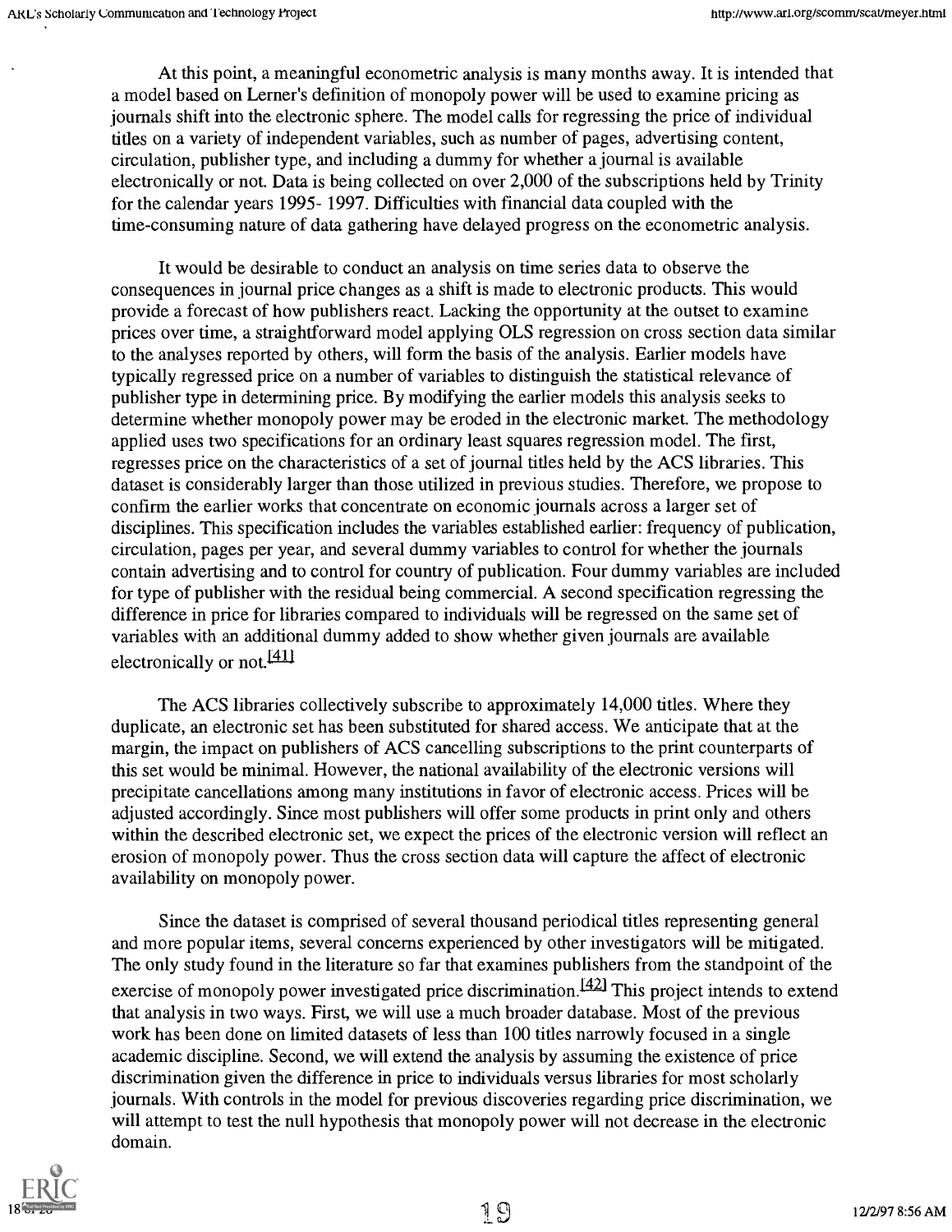In the dataset available, we were unable to distinguish the specific price of each journal for the electronic replacement, because UMI priced the entire set for a flat fee. This pricing scheme may reflect an attempt by publishers to capture revenue lost to interlibrary lending. However, it may also reflect publisher expectations that article demand will increase when user non-dollar costs decrease. Therefore, monopoly power will be reflected back on to the subscription price of print versions. As a result we will use the price of print copies as a proxy for the specific electronic price of each title.

An alternative result could emerge. In monopolistic competition, anything which differentiates a product may increase its monopoly power. For example, firms that sell laundry detergent expend tremendous amounts of money on advertising to create the impression that their product is qualitatively distinguishable from others. It may be that electronic availability of specific titles will create an impression of superior quality.

The general model of the first specification is written:

 $yi = \alpha + \beta 1IPRICEj + \beta 2CIRCj + \beta 3FREQj + \beta 4PAGESj + \beta 5AGEj + \beta 6QUALITYj +$  $\beta$ 7PEERREVj +  $\beta$ 8CCCREGj +  $\beta$ 9ADVj +  $\beta$ 10ASSOCj +  $\beta$ 11GOVERNj +  $\beta$ 12FOUNDTNj +  $613$ UNIVPR $i + \beta$ 14EUROPE $i + \beta$ 15GBRITAIN $i + \beta$ 16OTHER $i + \beta$ 17ELECTRN $i + \varepsilon$ i

where, y equals the library price (LPRICE) for journal  $j = 1, 2, 3, ...$  n. The definitions of independent variables appear in Table 6 along with the expected signs on and calculations of the parameters  $\beta$ 1 through  $\beta$ 17 to be estimated by traditional single regression techniques.

The general model of the second specification is written:

 $vii = \alpha i + \beta 1iRISKi + \beta 2iCIRCi + \beta 3iFREOi + \beta 4iPAGESi + \beta 5iAGEi + \beta 6iQUALITYi$  $+ \beta$ 7iPEERREV $i + \beta$ 8iCCCREG $i + \beta$ 9iADV $i + \beta$ 10iASSOC $i + \beta$ 11iGOVERN $i +$  $\beta$ 12iFOUNDTNj +  $\beta$ 13iUNIVPRj +  $\beta$ 14iEUROPEj +  $\beta$ 15iGBRITAINj +  $\beta$ 16iOTHERj +  $\beta$ 17iELECTRNj +  $\varepsilon$ ij (1-i)

where, y equals two different forms of monopoly power (MPOWER1; MPOWER2) defined as measure  $i = 1$  and 2 for journal  $j = 1, 2, 3, ...$  The definitions of independent variables appear in Table 6 along with the expected signs on and calculations of the parameters  $\beta$ 1 through  $\beta$ 17 to be estimated by traditional single regression techniques.

It should be understood that the variables listed in Table 6 are suggested at this point based on previous studies which have demonstrated that they are appropriate. Testing with the regression model is required in order to determine those ultimately useful to this study. Additional variables will be introduced should experiments suggest them. A very brief rationale for the expected sign and the importance of the variables is in order. If the difference in price between what publishers charge libraries versus individuals represents price discrimination, then a variable for the individual price (IPRICE) will be a significant predictor of price to institutions (LPRICE). As the individual experiences a rise in price, substitution of access to the library will take place. That is, higher individual prices will shift users toward the library thus raising demand for library subscriptions which will pull institutional prices higher. The sign on this variable is expected to be positive.

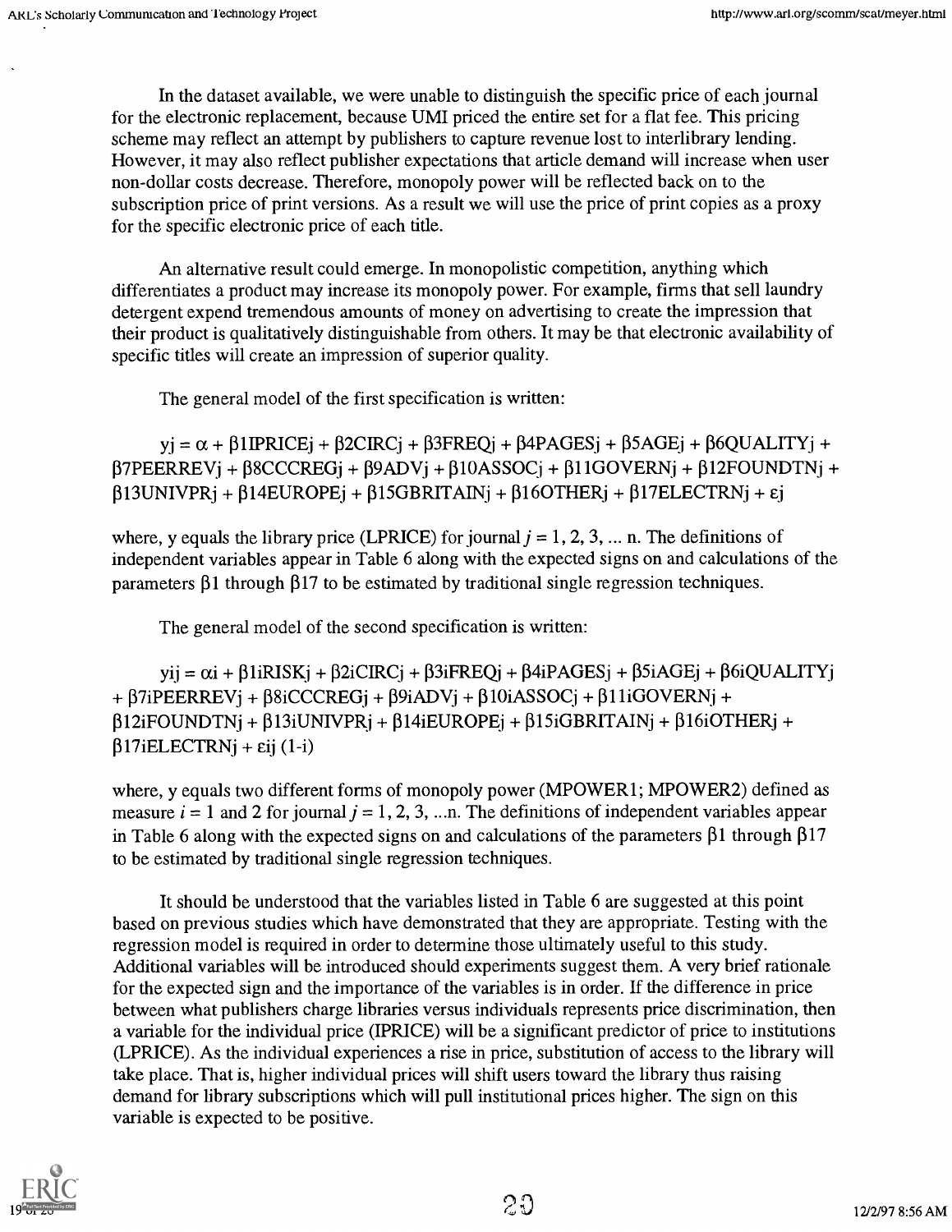One group of variables deals with the issue of price discrimination based on the monopoly power that can be exercised by foreign publishers. Publishers in Great Britain (GBRITAIN), western Europe (EUROPE), and other countries outside the United States (OTHER) may have enough market power to influence price. Therefore these variables will carry a positive sign if there is a sizeable market influence exerted. Some of these publishers will also be concerned with currency exchange risks (RISK), which they will adjust for in prices. However, since they offer discounts through vendors for libraries who prepay subscriptions, this variable will carry a negative sign if the price to individuals captures most of the financial burden of risk adjustment.

It is expected that commercial publishers price discriminate more than their non-profit counterparts. Therefore, in comparison to the commercial residual, associations (ASSOC), government agencies (GOVERN), university presses (UNIVPRESS) and foundations (FOUND) will capture generally lower prices of these non-profit publishers. The signs on all these are expected to be negative.

All the publishers will experience production costs, which can be exposed through variables that control for frequency (FREQ), total pages printed per year (PAGES), peer review (PEERREV) processing/communication expenses and copyright clearance registration expenses (CCCREG), and the presence of graphics, maps, and illustrations (ILLUS), all of which will positively affect price to the extent they are passed along through price discrimination. Circulation (CIRC) will capture the effects of economies of scale, which those publications distributed in larger quantities will experience. Thus this variable is expected to be negative. Similarly, the inclusion of advertising (ADV) will provide additional revenue to that of sales, so this variable is expected to be negative since journals that include ads will have less incentive to extract revenue through sales. New entries into the publishing arena are expected to experience costs for advertising to increase awareness of their products, which will be partially passed on to consumers. Therefore, age (AGE) which is the difference between the current date and the date the journal started will be a negative predictor of price and monopoly power.

Previous studies have developed measures of quality based on rankings of publications compared to each other within a given discipline. Most of these comparisons work from information available from the Institute for Scientific Information. Data acquired from this source showing the impact factor, immediacy index, half-life, total cites, and cites per year will be summarized in one variable to capture quality (QUALITY) of journals. This variable is expected to be positive with regard to both price and monopoly power.

The prices of journals across disciplines may be driven by different factors. In general, prices are higher in the sciences and technical areas and lower in the humanities. This is understandable when we consider the market for science versus humanities outside the academe, whereas scientific publications are used heavily in corporate research by pharmaceutical firms and other industries highly dependent on research. As a result two additional dummies are included in the model to segment the specification along the discipline lines. HUMAN and SOCSCI will control for differences in price among the humanities and social sciences as compared to the residual category of science. These variables are expected to be negative and strong predictors of price.

Table 7. List of Variables.

.

:Dependent variable



11.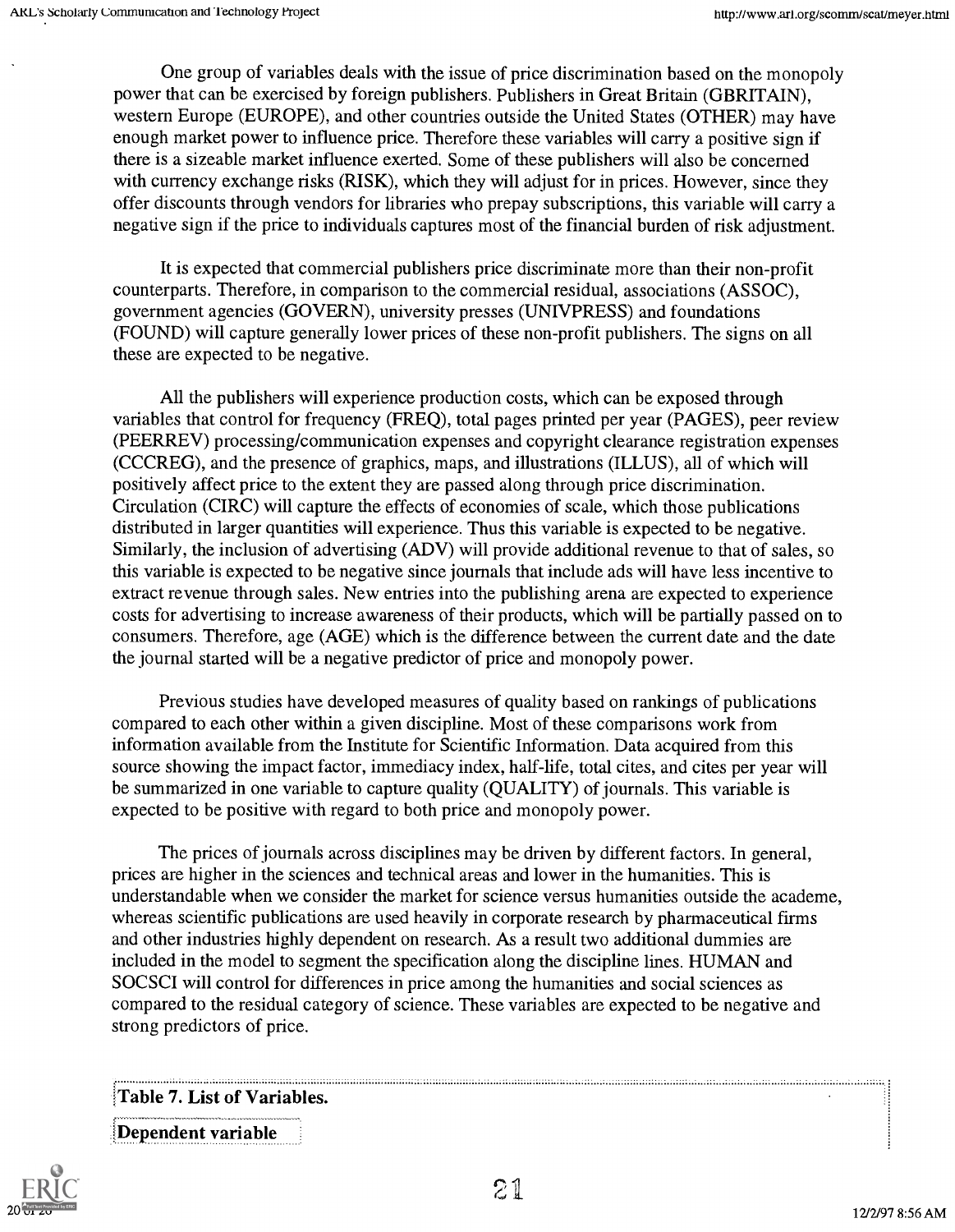÷

 $\ddot{\phantom{1}}$ 

| I PRICE   | ICE The price for library subscriptions.<br>With the control of the control of the second instruction of the control of the control of the control of the second control of |
|-----------|-----------------------------------------------------------------------------------------------------------------------------------------------------------------------------|
| MPOWER 1: | Monopoly power as represented by LPRICE minus IPRICE.                                                                                                                       |
|           | Monopoly power as represented by the index: (LPRICE - IPRICE) /                                                                                                             |
| MPOWER2.  | <b>LPRICE</b>                                                                                                                                                               |

# 'Independent variables

| Price for for individuals. (+, number)<br><b>IPRICE</b>                                                                                                              |  |
|----------------------------------------------------------------------------------------------------------------------------------------------------------------------|--|
| 1 if the journal published in Great Britain, 0 otherwise. (-, dummy<br><b>GBRITAIN</b><br>variable)                                                                  |  |
| 1 if the journal published in Europe, 0 otherwise. (-, dummy variable)<br><b>EUROPE</b>                                                                              |  |
| 1 if the journal published outside US, Canada, Europe or Great<br>Britain, 0 otherwise. (-, dummy variable)<br><b>OTHER</b>                                          |  |
| Standard deviation of the monthly free market exchange rate between<br>the currency of the home country of a foreign publisher to the U.S.<br>dollar.<br><b>RISK</b> |  |
| 1 if the journal is published an association, 0 otherwise. (-, dummy<br>ASSOC<br>variable)                                                                           |  |
| 1 if the journal published by a govt agency, 0 otherwise. (-, dummy<br><b>GOVERN</b><br>variable)                                                                    |  |
| 1 if the journal published by a foundation, 0 otherwise. (-, dummy<br>FOUNDTN<br>variable)                                                                           |  |
| <b>UNIVPR</b><br>1 if the journal published by a university press, 0 otherwise. (-, dummy                                                                            |  |
| The number of issues per year. (+, number)<br><b>FREQ</b>                                                                                                            |  |
| Number of pages printed per year. (+, number)<br><b>PAGES</b>                                                                                                        |  |
| 1 if article submissions are peer reviewed, 0 otherwise. (+, dummy<br><b>PEERREV</b><br>variable)                                                                    |  |
| 1 if journal is registered with the CCC, 0 otherwise. (+, dummy<br><b>CCCREG</b><br>variable)                                                                        |  |
| 1 if the journal contains graphics or illustrations, 0 otherwise. (+,<br>ILLUS<br>dummy)                                                                             |  |
| <b>CIRC</b><br>The reported number of subscriptions to the journal. (-, number)                                                                                      |  |
| 1 if there is commercial advertising in journal, 0 otherwise. (-, dummy<br>ADV<br>variable)                                                                          |  |
| <b>AGE</b><br>Current year minus the date the journal first published. (-, number)                                                                                   |  |
| Sum of the Institute for Scientific Information citation measures. (+,<br><b>QUALITY</b><br>inumber).                                                                |  |
| <b>HUMAN</b><br>1 if the journal is in the humanties, 0 otherwise. (-, dummy variable)                                                                               |  |
| 1 if the journal is in the social sciences, 0 otherwise. (-, dummy<br><b>SOCSCI</b><br>variable)                                                                     |  |
| <b>ELECTRONIC</b><br>1 if available in electronic form, 0 otherwise. (+, dummy variable)                                                                             |  |

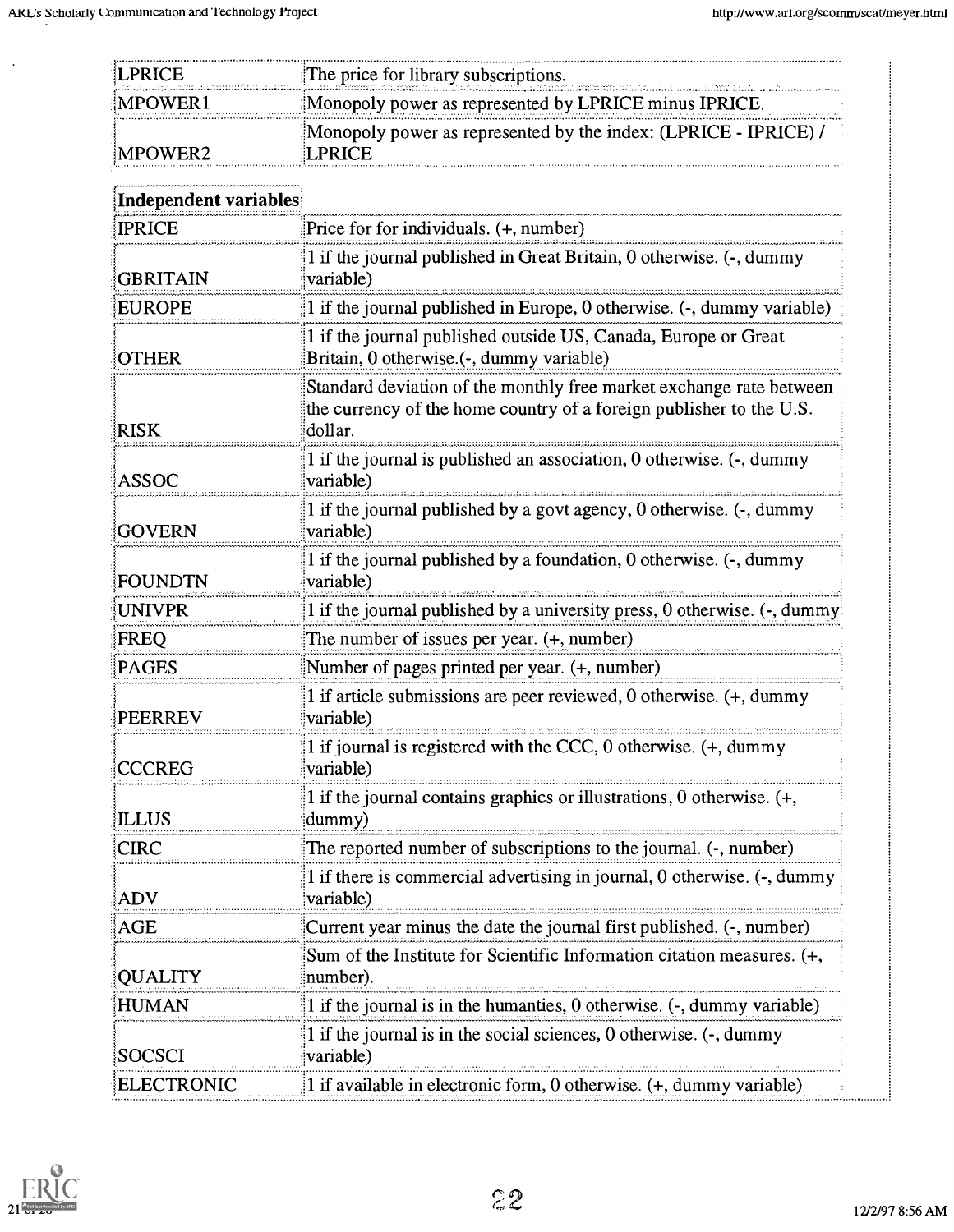Finally, a dummy variable is included to determine whether availability of each journal electronically (ELECTRONIC) has a positive impact on ability to price discriminate. Since we have predicted that monopoly power will erode in the electronic arena, ELECTRONIC should be statistically significant and a negative predictor of monopoly power. However, to the extent that availability of a journal electronically distinguishes it from print counterparts, there is some expectation that this variable could be positive. This would capture additional price discrimination by publishers who are able to capture lost revenue in the electronic environment.

The data set will be assembled by enhancing the data on subscriptions gathered during the planning project. Most of the additional dataset elements including prices will be acquired from examination of the journals and invoices received by the libraries. Impact and related factors will be acquired from the Institute for Scientific Information. Circulation will be proxied from the number of subscriptions supplied in print by two major journal vendors, FAXON and Ebsco. An alternative measure of circulation will be compiled from a serials bibliography. The rest of the variables were obtained by examination of the print subscriptions retained by the libraries or from a serials bibliography.

## **Conclusion**

There may be other ways to attack the problem of price inflation of scholarly periodicals. Some hope arises from the production cost differences between print and electronic periodicals. The marginal cost of each added print copy diminishes steadily from the second to the nth copy, whereas for electronic publications, the marginal cost of the second and subsequent copies is approximately zero. Although distribution is not quite zero for each additional copy, since computer resources can be strained by volume of access, the marginal cost is so close to zero that technical solutions to the problem of unauthorized redistribution for free of pirated copies might provide an incentive for publishers in the electronic domain to distribute equitably the cost of the first copy across all consumers. If the total cost of production of the electronic publications is lower than it would be for printed publication, some publishers may share the savings with consumers. However, there is no certainty that they will, because profit maximizers will continue to be profit maximizers. Therefore, it is appropriate to look for a decoupled solution lying in the hands of consumers.

In the meantime, the outcomes of this research project will include a test of the benefits of consortial access versus ownership. In addition, earlier work on price discrimination will be extended with this cross-discipline study to determine whether electronic telecommunications offers hope of relief from monopoly power of publishers.

# REFERENCES:

 $1$ . Richard M. Dougherty, "A 'Factory' for Scholarly Journals." Chronicle of Higher Education 38/41 (June 17, 1992): bl-b2.

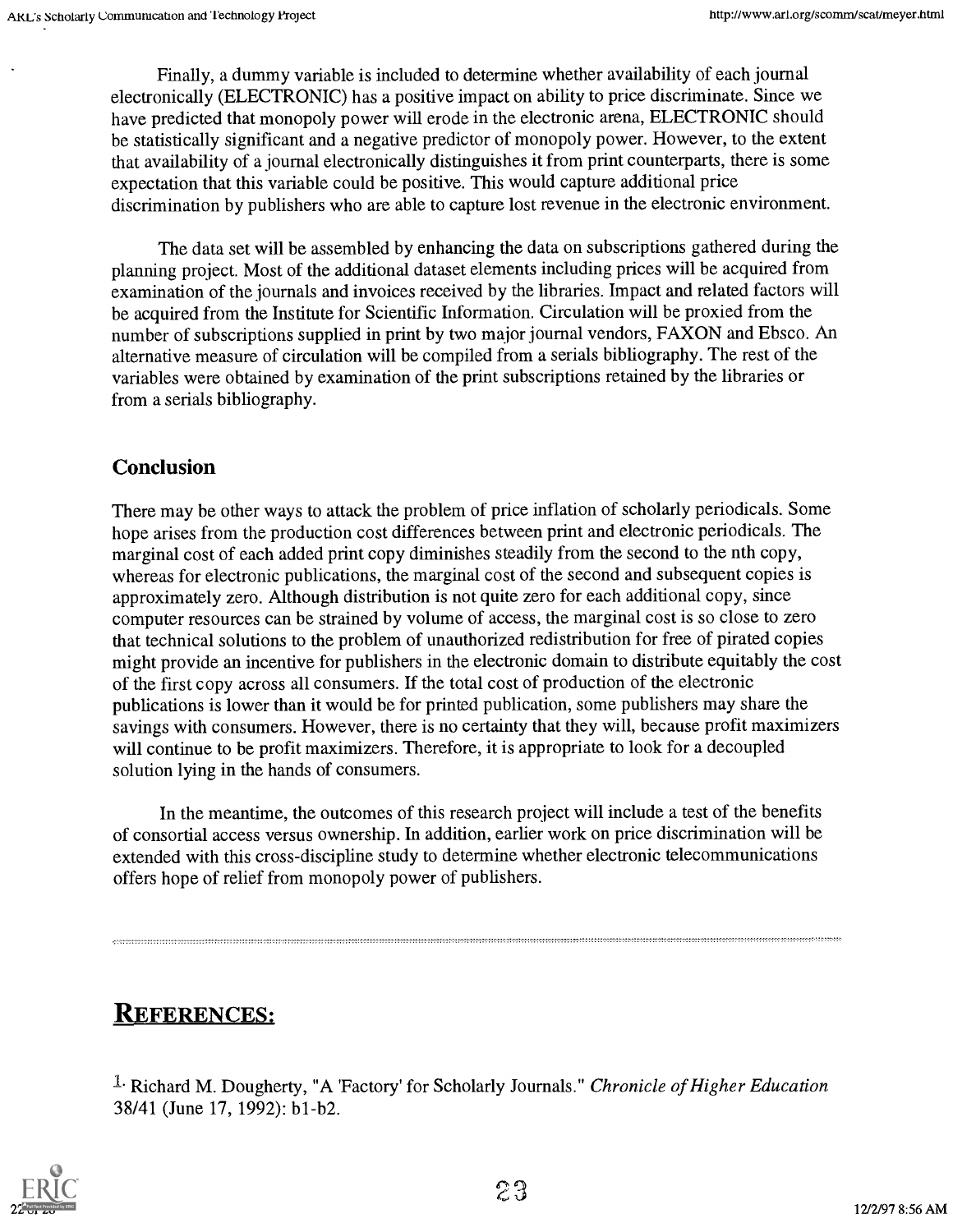2. Bert R.Boyce, "Meeting the Serials Cost Problem: a Supply Side Proposal." American Libraries 24/3 (March 1993): 272-273.

3. Steven Hamad, "Post-Gutenberg Galaxy:?The Fourth Revolution in the Means of Production of Knowledge." Public Access Computer Systems Review 2/1 (1991): 39-53.

4. Andrew M.Odlyzko, "Tragic Loss or Good Riddance? The Impending Demise Of Traditional Scholarly Journals." International Journal of Man-Machine Studies 42/1 (January 1995):71-122.

 $\frac{5}{2}$ . Frank Ouinn, "A Role for Libraries in Electronic Publication." Serials Review 21/1 (1995): 27-30.

6. Charles A. Schwartz, "Scholarly Communication as a Loosely Structured System: Reassessing Prospects for Structural Reform. College and Research Libraries 55/2 (March 1994): 101-117.

2. Anthony W. Cummings, Marcia L. Witte, William G. Bowen, Laura 0. Lazarus, and Richard H. Ekman, University Libraries and Scholarly Communication: Study Prepared for the Andrew W. Mellon Foundation. Washington, DC: Association of Research Libraries for the Andrew W. Mellon Foundation, 1992.

.8 Newsletter on Serials Pricing Issues. Edited by Marcia Tuttle. Chapel Hill: University of North Carolina, 1989-1997. Available electronically by subscribing to PRICES from listproc@unc.edu.

 $2.$  Deana Astle and Charles Hamaker, "Journal publishing: pricing and structural issues in the 1930s and the 1980s. Advances in Serials Management 2 (1988):1-36

1°. Charles Hamaker and Deana Astle. "Recent Price Patterns in British Journal Pricing." Library Acquisitions: Practice and Theory 8 (1984) 225-232.

11 Deana Astle and Charles Hamaker, "Pricing by Geography: British Journal Pricing 1986 Including Developments in Other Countries." Library Acquisition s: Practice and Theory 10 (1986) 165-181.

12. David Lewis, "Economics of the Scholarly Journal." College and Research Libraries 50/6 (November 1989): 674-688.

13 H. Craig. Peterson, "Variations in Journal Prices: A Statistical Analysis" Serials Librarian 17/1&2 (1989): 1-9.

14. Bruce Kingma and Philip Eppard, "Journal Price Escalation and the Market for Information: The Librarians' Solution." College and Research Libraries 53/6 (November 1992): 523-535.

<sup>15.</sup> Michael A. Stoller, Robert Christopherson, and, Michael Miranda, "The Economics of Professional Journal Pricing." College and Research Libraries 57/1 (January 1996): 9-21.

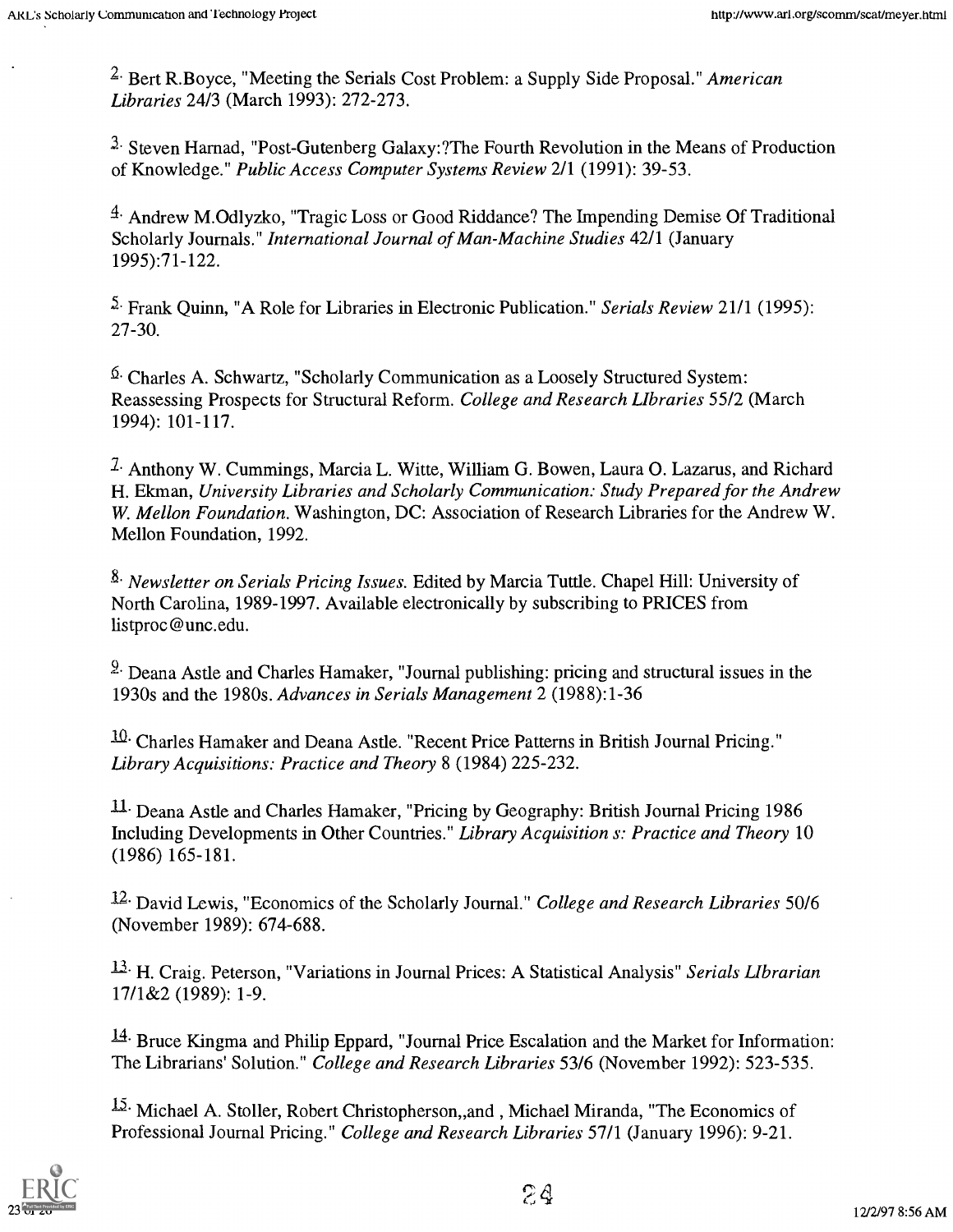16 Henry H. Barshall, "The Cost Effectiveness of Physics Journals." Physics Today 41 (July 1988): 56-59.

12. H. Craig. Peterson, "The Economics Of Economics Journals: A Statistical Analysis of Pricing Practices by Publishers" College and Research Libraries 53 (March 1992): 176-181.

18. John O. Christensen, "Do We Know What We are Paying For? A Comparison of Journal Subscription Costs." Serials Review 19/2 (Summer 1993): 39-61.

 $12.$  Edward A. Dyl, "A Note on Price Discrimination by Academic Journals." Library Quarterly 53/2 (1983): 161-169.

 $20$ . Patrick Joyce, and Thomas E. Merz, "Price Discrimination in Academic Journals." Library Quarterly 55/3 (1985): 273-283.

11. Patrick Joyce, "Price Discrimination in 'Top' Scientific Journals." Applied Economics 22/8 (1990): 1127-1135.

 $22$  George A. Chressanthis and June D. Chressanthis, "A General Econometric Model of the Determinants of Library Subscription Prices of Scholarly Journals: The Role of Exchange Rate Risk and Other Factors." Library Quarterly 64/3 (1994): 270-293.

23. George A. Chressanthis and June D. Chressanthis, "The Relationship Between Manuscript Submission Fees and Journal Quality." Serials Librarian 24/1 (1993): 71-85.

24. Roger Noll and W. Edward Steinmueller. "An Economic Analysis of Scientific Journal Prices: Preliminary Results" Serials Review 18 (Spring/Summer 1992): 32-37.

 $25$ . George A. Chressanthis and June D. Chressanthis, "The Determinants of Library Subscription Prices of the Top-Ranked Economics Journals: An Econometric Analysis" Journal of Economic Education 25/4 (Fall 1994): 367-382.

 $\frac{26}{1}$  S. J. Liebowitz, "Copying and Indirect Appropriability: Photocopying of Journals." *Journal* of Political Economy 93/5 (1985): 945-957.

27. For a fuller exploration of the issues that prescribe the study reported here see: Richard W. Meyer, "Monopoly Power and Electronic Journals." Library Quarterly 67/4 (October 1997): In press.

 $28$  Edward Chamberlin, The Theory of Monopolistic Competition.Cambridge: Harvard University Press, 1935.

 $29$  Jan Keppler, Monopolistic Competition Theory: Origins, Results, and Implications. Baltimore: Johns Hopkins University Press, 1994.

30. Directory of Electronic Journals, Newsletters and Academic Discussion List. Washington,

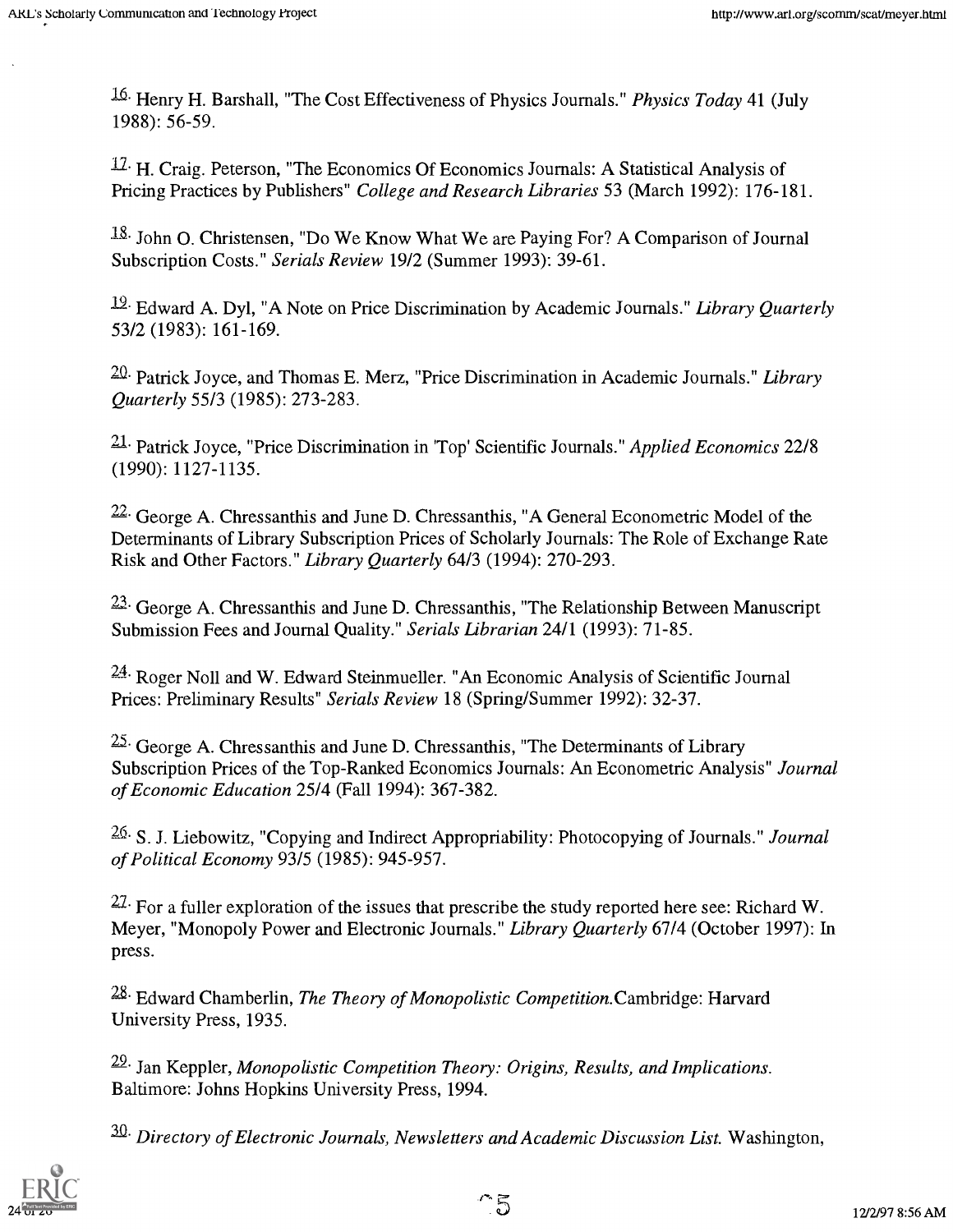DC: Association of Research Libraries, 1991-1996.

<sup>31</sup> Steve Hitchcock, Leslie Carr and Wendy Hall, "A Survey of STM Online Journals 1990-1995: the Calm Before the Storm." In: D. Mogge, editor, Directory of Electronic Journals, Newsletters and Academic Discussion List. 6th Edition. Washington, DC: Association of Research Libraries, 1996. Pg. 7-32.

32. For a copy of the contents of EJournal send: get EJRNL Contents, to listserv@albany.edu.

23. Stephen P. Harter, "The Impact of Electronic Journals on Scholarly Communication: A Citation Analysis." The Public-Access Computer Systems Review 7, no. 5 (1996): 5-34. [HTML file] URL: http://info.lib.uh.edu/pr/v7/n5/hart7n5.html.

 $34.$  Adonis is a product of Adonis USA, 238 Main St., 5th Floor, Cambridge, MA; a wholly owned subsidiary of Elsevier.

35-. Richard W. Meyer, "Management, Cost and Behavioral Issues with Locally Mounted Databases." Information Technology and Libraries 9/3 (September 1990): 226-241.

3-6. Personal conversation with Karen Hunter, Vice President of Elsevier, 15 February 1997.

31. George A. Chressanthis and June D. Chressanthis, "Publisher monopoly power and third-degree price discrimination of scholarly journals" Technical Services Ouarterly 11/2 (1993): 13-36.

 $38$ . This theory is based on the classic work: Abba Lerner, "The concept of monopoly and the measurement of monopoly power" Review of Economic Studies (June 1934): 157-175.

 $39.$  John R. Hayes, "The Internet's First Victim?" *Forbes* 156/14 (December 18, 1995): 200-201.

 $40$ . The Associated Colleges of the South includes: Birmingham Southern, Centenary, Centre, Furman, Hendrix, Millsaps, Morehouse (Atlanta University Center), Rhodes, University of Richmond, Rollins, Southwestern, University of the South and Trinity.

 $41$  Two variations in the dependent variable will be used: the net difference and the index of monopoly power after the work of Lerner.

 $42$ . George A. Chressanthis and June D. Chressanthis. "Publisher monopoly power and third-degree price discrimination of scholarly journals" Technical Services Quarterly 11/2 (1993): 13-36.

机电池 电电热电流 电热电流 机混凝土机制混凝土机 电影演说 机耐火机 医假毛状 医假性肌肉 机链形电池 化电流 光线

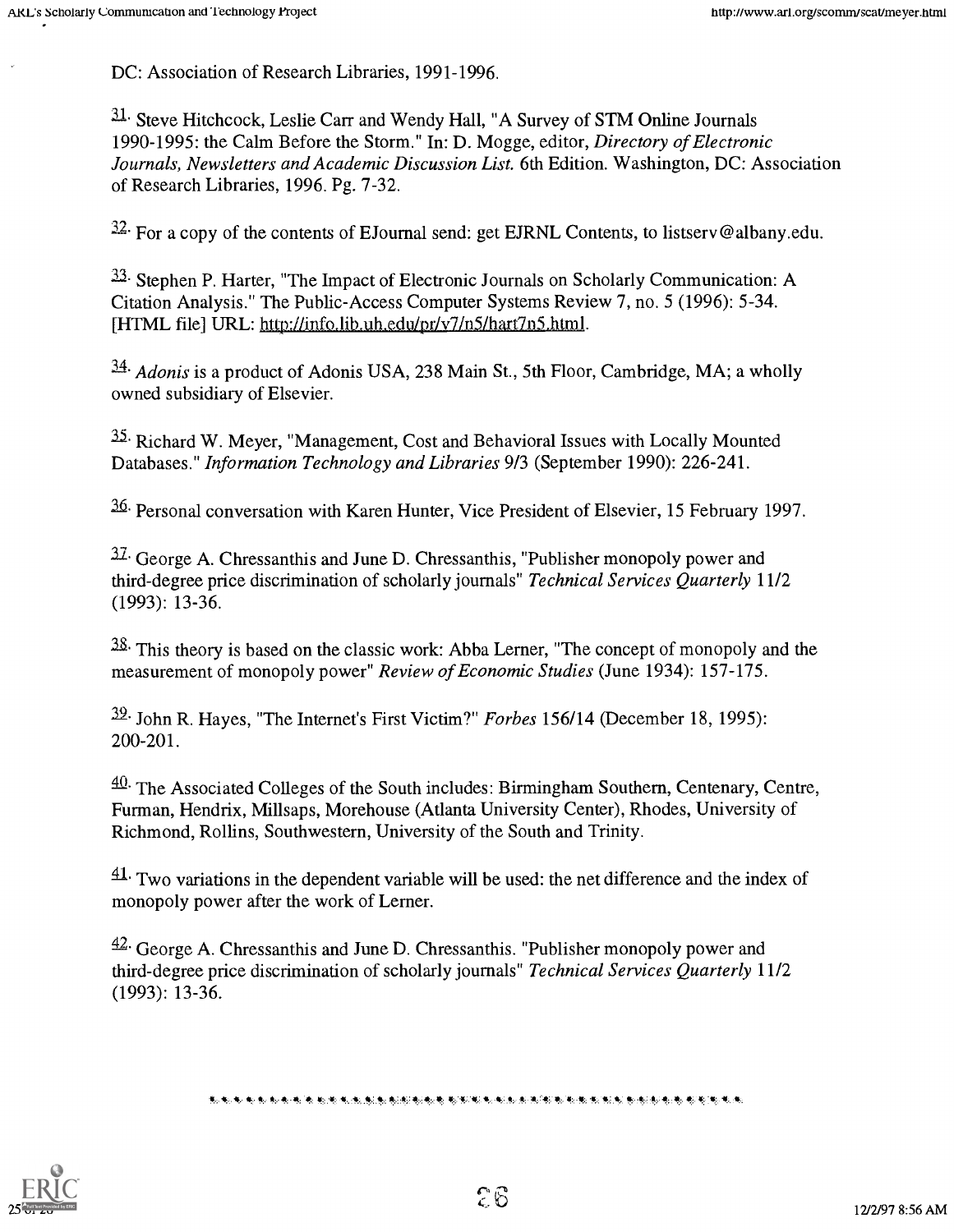For additional information about the conference, or The Andrew W. Mellon Foundation's scholarly communication initiatives, please contact Richard Ekman. For additional information about ARL or this web site contact Patricia Brennan, ARL Program Officer at (202) 296-2296.

Return to Office of Scholarly Communication Home Page

ARL Home ARL Scholarly Communication and Technology Home Page

© Association of Research Libraries, Washington, DC Web Design by Angelo F. Cruz Maintained by ARL Web Administrator Last Modified: August 29, 1997